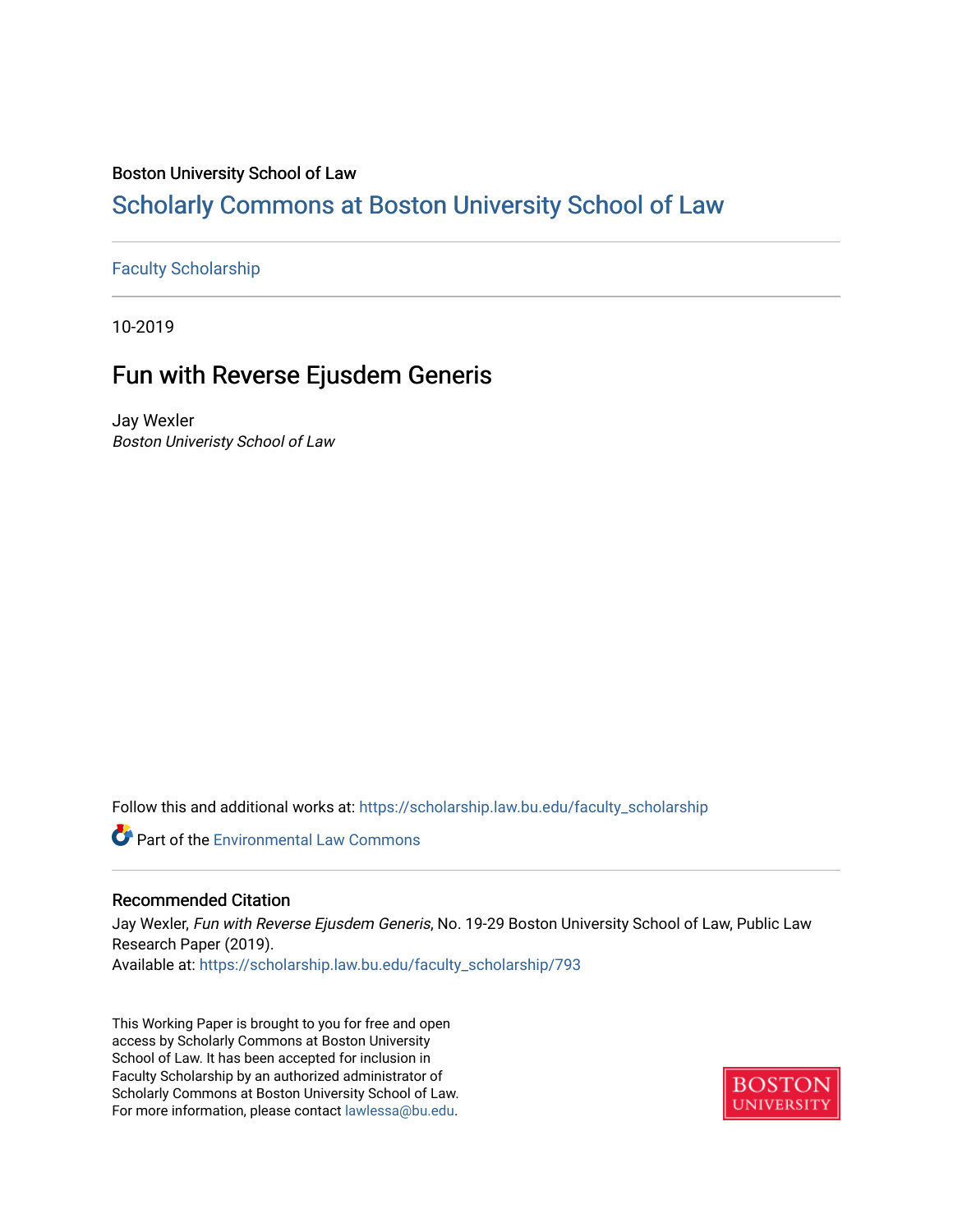

# **FUN WITH REVERSE** *EJUSDEM GENERIS*

Boston University School of Law Public Law & Legal Theory Paper No. 19-29

October 2019

Jay Wexler Boston University School of Law

Electronic copy available at: https://ssrn.com/abstract=3473314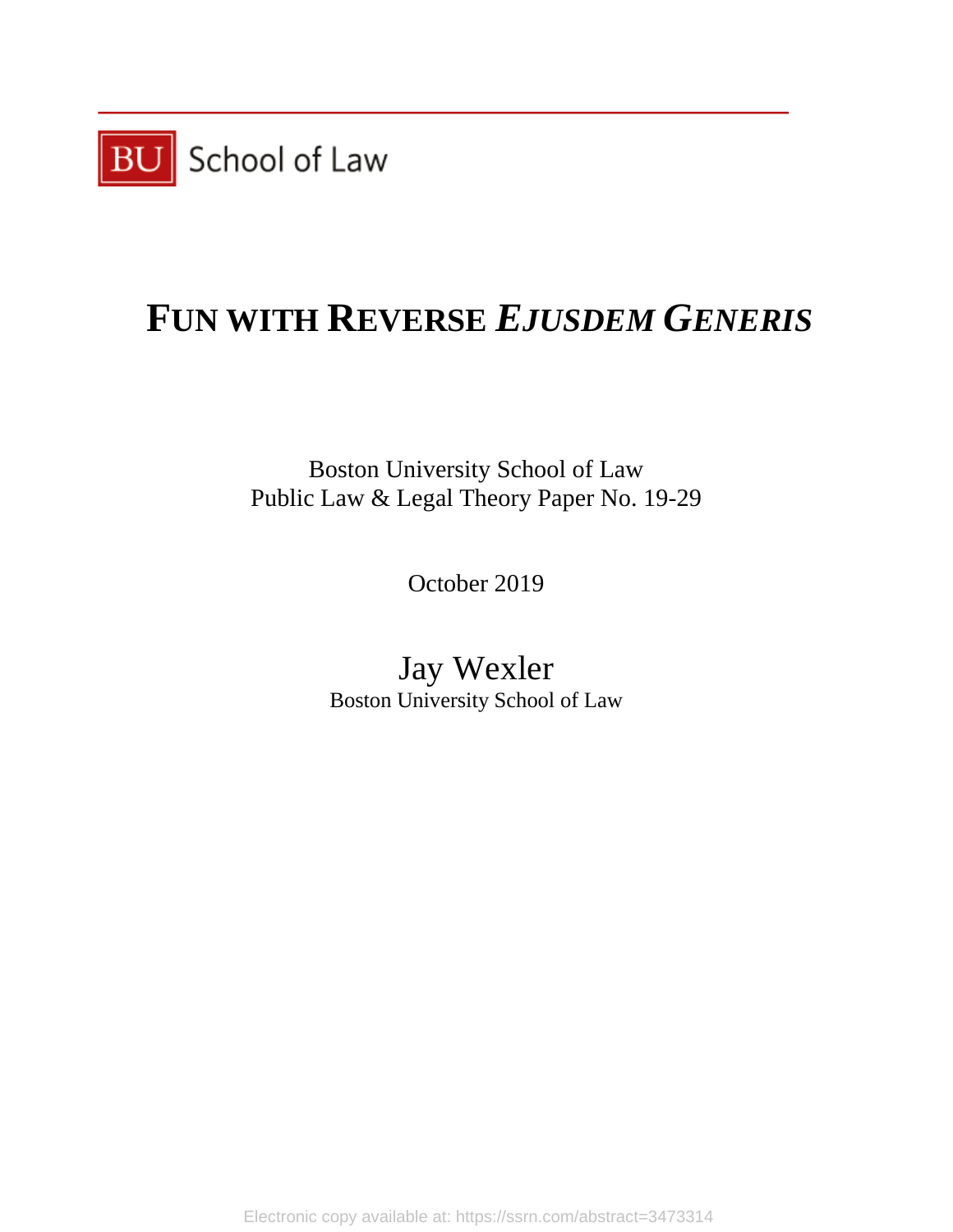## Jay Wexler[\\*](#page-2-0)

*In the canon of statutory construction canons, perhaps no canon is more canonical than the canon known as* ejusdem generis*. This canon, which translates as "of the same kind," states that when a statute includes a list of terms and a catch-all phrase, the set of items covered by the catch-all phrase is limited to the same kind or type of items that are in the list. The canon of* ejusdem generis *has a long and storied history in the law, has been used by judges in countless cases, and has*  been the subject of a large body of scholarly commentary over the years. Unlike its *more famous cousin, the canon of statutory construction known as "reverse* ejusdem generis*" is far less well known and understood. This canon states that when a statute includes a list of terms and a catch-all phrase, the terms in the list are limited to those that are consistent with the catch-all phrase. Unlike* ejusdem generis*, the canon of reverse* ejusdem generis *has not been the subject of an enormous body of scholarly commentary over the years. Indeed, it has been the subject of absolutely no scholarly commentary at all.* 

*Until now. For the first time in the history of the world, this Article provides a description of the canon, providing historical examples from cases involving such disparate topics as piracy, intoxicating beverages, and hazardous sludge. The Article then analyzes the canon, explaining the linguistic variables that make the canon more or less relevant in any given case. In particular, the Article argues that the more precise the catch-all term in a statute, the more likely the canon should apply to guide the statute's interpretation. Finally, the Article looks in-depth at the landmark greenhouse gas decision of the Supreme Court in* Massachusetts v. Environmental Protection Agency, *which posed a reverse* ejusdem generis *issue even though no party or judge identified it as such. The Article argues that the failure to recognize that the statute posed a recurring interpretive problem rendered the treatment of the relevant statutory provision unsatisfying and unpersuasive. The Article concludes by arguing that courts, scholars, and litigants should recognize the existence of the reverse* ejusdem generis *canon and indeed call it by that name to ensure that future courts struggling with similar interpretive issues can more easily learn from earlier efforts and reach more informed conclusions.*

#### **Contents**

| $\mathbf{L}$ |  |
|--------------|--|
|              |  |
|              |  |
|              |  |

<span id="page-2-0"></span>l

<sup>1</sup> \* Professor of Law, Boston University School of Law. [effusive acknowledgements to come]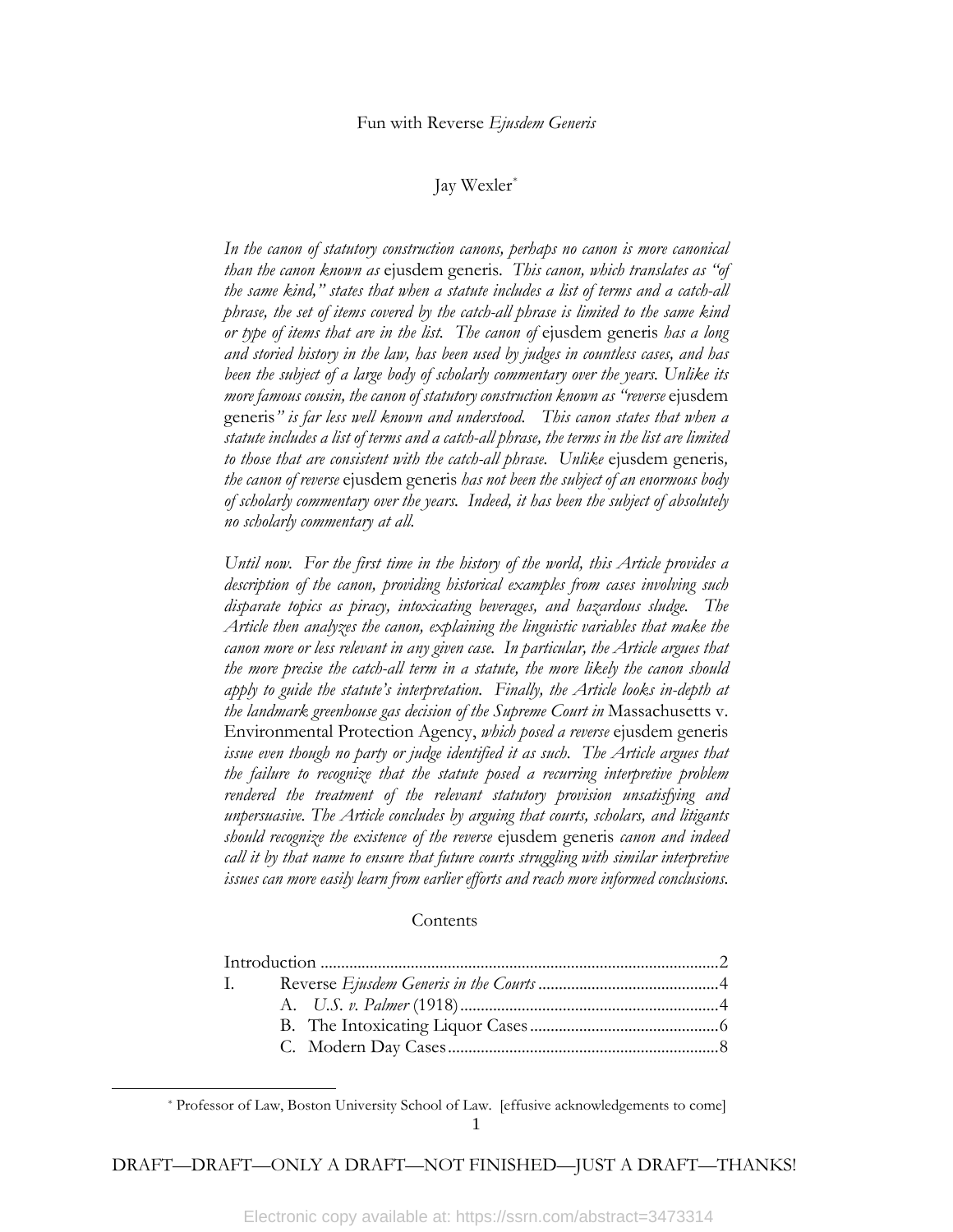| The Uses and Limits of Reverse Ejusdem Generis15<br>H. |  |
|--------------------------------------------------------|--|
| Reverse Ejusdem Generis and Massachusetts v. EPA 21    |  |
| A. Reverse Ejusdem Generis Without "Reverse Ejusdem    |  |
|                                                        |  |
|                                                        |  |
|                                                        |  |
|                                                        |  |
|                                                        |  |
|                                                        |  |

#### Introduction

In the canon of statutory construction canons, perhaps no canon is more canonical than the canon known as *ejusdem generis*. This canon, which translates as "of the same kind," states that when a statute includes a list of terms and a catch-all phrase, the set of items covered by the catch-all phrase is limited to the same kind or type of items that are in the list. To put it another way, in a statutory provision that extends to "A, B, C, and any other Z," the canon of *ejusdem generis* would advise that every item included in "Z" must be of the same kind as A, B, and C. Thus, the phrase "other foods" in a provision covering "apples, bananas, grapes, oranges, and other foods" would likely refer only to fruits that are not apples, bananas, grapes, or oranges, and the phrase "other sports" in a provision referring to "walking, swimming, biking, running, and other sports" would probably be read to exclude automobile racing. The canon of *ejusdem generis* has a long and storied history in the law,<sup>[1](#page-3-0)</sup> has been used by judges in countless cases,<sup>[2](#page-3-1)</sup> and has been the subject of a large body of scholarly commentary over the years.<sup>[3](#page-3-2)</sup>

Unlike its more famous cousin, the canon of statutory construction known as "reverse ejusdem generis" is far less well known and understood.<sup>[4](#page-3-3)</sup> This canon states that

<span id="page-3-1"></span><span id="page-3-0"></span>l

<sup>1</sup> A search of Professor David Seipp's database of English Yearbooks reveals that the Latin phrase was used in the statutory construction context at least as far back as the early fourteenth century. *See* http:// [www.bu.edu](http://www.bu.edu/) /phpbin/lawyearbooks/display.php?id=5164 (entry for decision from 1321).

<sup>2</sup> A Westlaw search for the phrase in the "Supreme Court" database returns 114 results; the same search in the "Cases" database returns nearly ten thousand results. For a smattering of relevant Supreme Court decisions, see, *e.g.*, Gooch v. United States, 297 U.S. 124 (1936); United States v. Alpers, 338 U.S. 680 (1950); Yates v. United States, 574 U.S. 528 (2015).

<span id="page-3-3"></span><span id="page-3-2"></span><sup>3</sup> *See, e.g.,* "Ejusdem Generis," 2A Sutherland Statutory Construction § 47:17 (7th ed. 2018); "Ejusdem generis ("of the same kind"); specific words restricting general words," 82 Corpus Juris Secundum Statutes, § 438 (2019); Roderick M. Hills, *The Problem of Canonical Ambiguity in* Ali v. Federal Bureau of Prisons, 44 TULSA L. REV. 501 (2009); Aaron-Andrew P. Bruhl, *Communicating the Canons: How Lower Courts React When the Supreme Court Changes the Rules of Statutory Construction*, 100 MINN. L. REV. 481 (2015). <sup>4</sup> The canon of "reverse ejusdem generis" should not be confused with what Gregory Englert describes as "the other side of ejusdem generis," which refers to instances when a general term or catch-all phrase *precedes* a list of terms, rather than follows the list, as in "all foods, including but not limited to apples, oranges, grapes, and bananas," and the question is whether the catch-all is limited to other examples of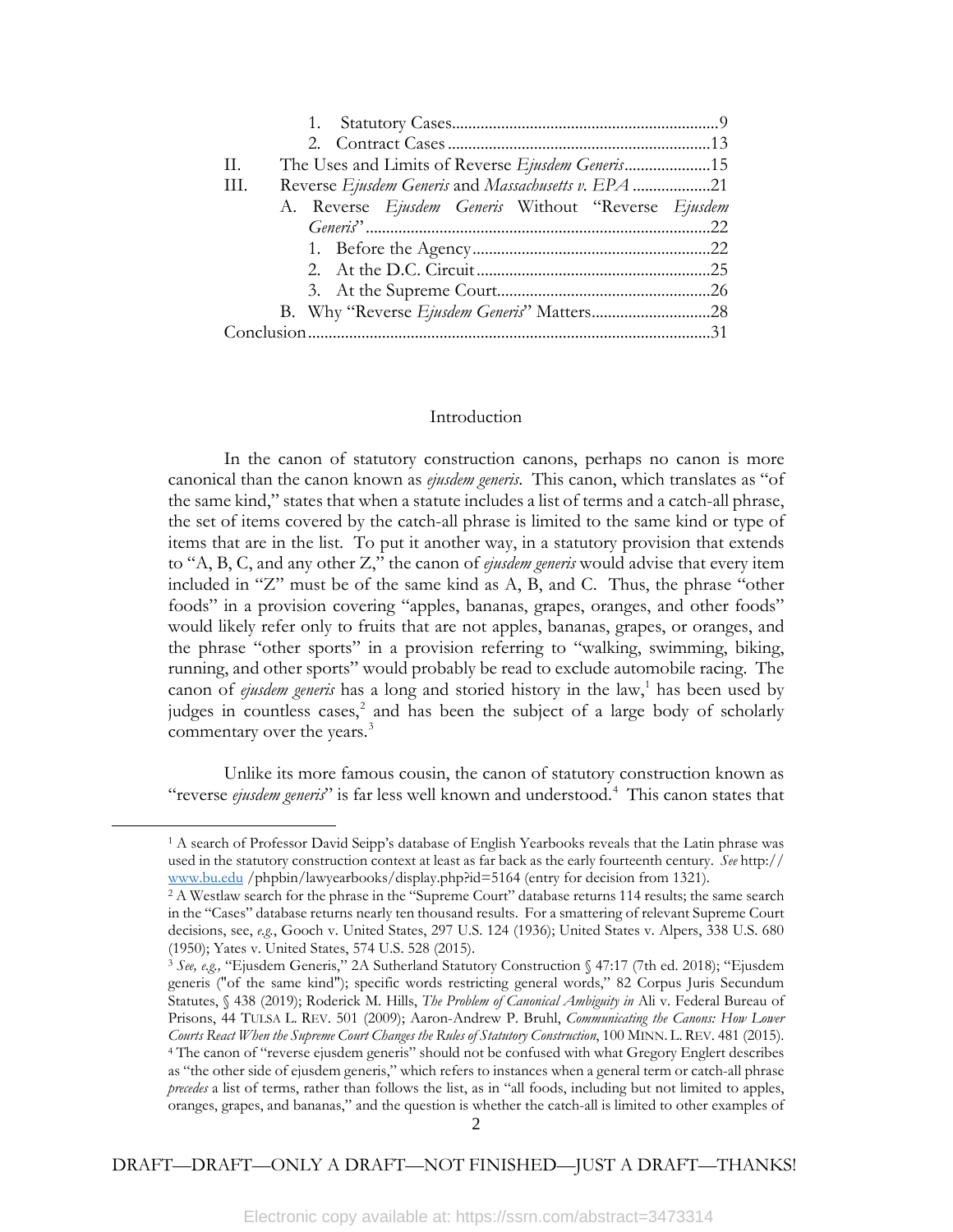when a statute includes a list of terms and a catch-all phrase, the terms in the list are limited to those that are consistent with the catch-all phrase. To put it another way, in a statutory provision that extends to "A, B, C, and any other  $Z$ ," the canon of reverse *ejusdem generis* would advise that only those As, Bs, and Cs that are also Zs are covered. Thus, the phrase "iguanas, tortoises, rattlesnakes, and other land reptiles" would likely exclude marine iguanas like those found in the Galapagos Islands, and the phrase "Kansas City, Topeka, Lawrence, Wichita, and other cities in Kansas" would probably not extend to Kansas City, Missouri. Although the canon of reverse *ejusdem generis* has a somewhat long history in the law and has been used by judges in a smattering of cases over time—some quite important, at least one a landmark decision as we'll see it didn't even have a name until the mid-1990s. Moreover, unlike *ejusdem generis*, the canon of reverse *ejusdem generis* has not been the subject of an enormous body of scholarly commentary over the years. Indeed, it has been the subject of absolutely no scholarly commentary at all.<sup>[5](#page-4-0)</sup>

Until now, that is.<sup>[6](#page-4-1)</sup> In this Article, for the first time ever in the history of the world, I provide a comprehensive description and analysis of the reverse *ejusdem generis* canon, with the aim of explaining what exactly the canon says, how courts have used the canon (or not used it), when the canon is particularly useful or not, and what kinds of questions courts ought to consider when deciding whether or not to apply the canon in any specific case. In sum, I argue that, like most other canons of construction, the reverse *ejusdem generis* canon most definitely has its place in the canon of statutory canons, but courts should employ it carefully with special attention to the context of whatever statute happens to be at issue. In particular, I will suggest that the most intriguing and challenging issue related to the canon has to do with the generality of the catch-all term or phrase. When the catch-all term is quite precise, the inference that Congress intended the enumerated terms to be subject to the catch-all's limits will be rather strong. When the catch-all term is more general, however, such an implication will rest on more tenuous grounds because Congress may have used the general catch-all term simply as a way of describing the list of terms rather than as a way of limiting it.<sup>7</sup>

l

the kind appearing in the list as in the paradigmatic ejusdem generis situation. *See* Gregory R. Englert, *The Other Side of Ejusdem Generis*, 2007 THE SCRIBES JOURNAL OF LEGAL WRITING 51. For differing views on this issue, compare *id*. at 52 (describing a case where a court limited the catch-all to the types of things listed and concluding "This decision makes good sense, and applying ejusdem generis when the general term comes first appears to be the majority view") with ANTONIN SCALIA and BRYAN GARNER, READING LAW: THE INTERPRETATION OF LEGAL TEXTS 204-205 (2012) (disagreeing with Englert on both the descriptive and normative questions).

<span id="page-4-0"></span><sup>5</sup> A search for the phrase "reverse ejusdem generis" in Westlaw's "Law Reviews and Journals" database returns only four results, each simply mentioning the canon without providing any analysis.

<span id="page-4-1"></span><sup>6</sup> It's exciting, isn't it!?

<span id="page-4-2"></span><sup>7</sup> Throughout this Article, I will refer interchangeably to the authors of hypothetical statutes as "Congress" or "the legislature" or "legislators" or "authors" and the like. I will do so even while conceding that it is of course a bit of a fiction to describe a group of people working together to draft a statute as having a specific intent or purpose. The entire exercise of statutory interpretation and the use of textual canons of construction to guide the interpretation of statutes depends on embracing the same fiction, so I don't believe I'm engaging in any unique type of error by assuming that we can talk meaningfully about a body of individuals having an identifiable intent.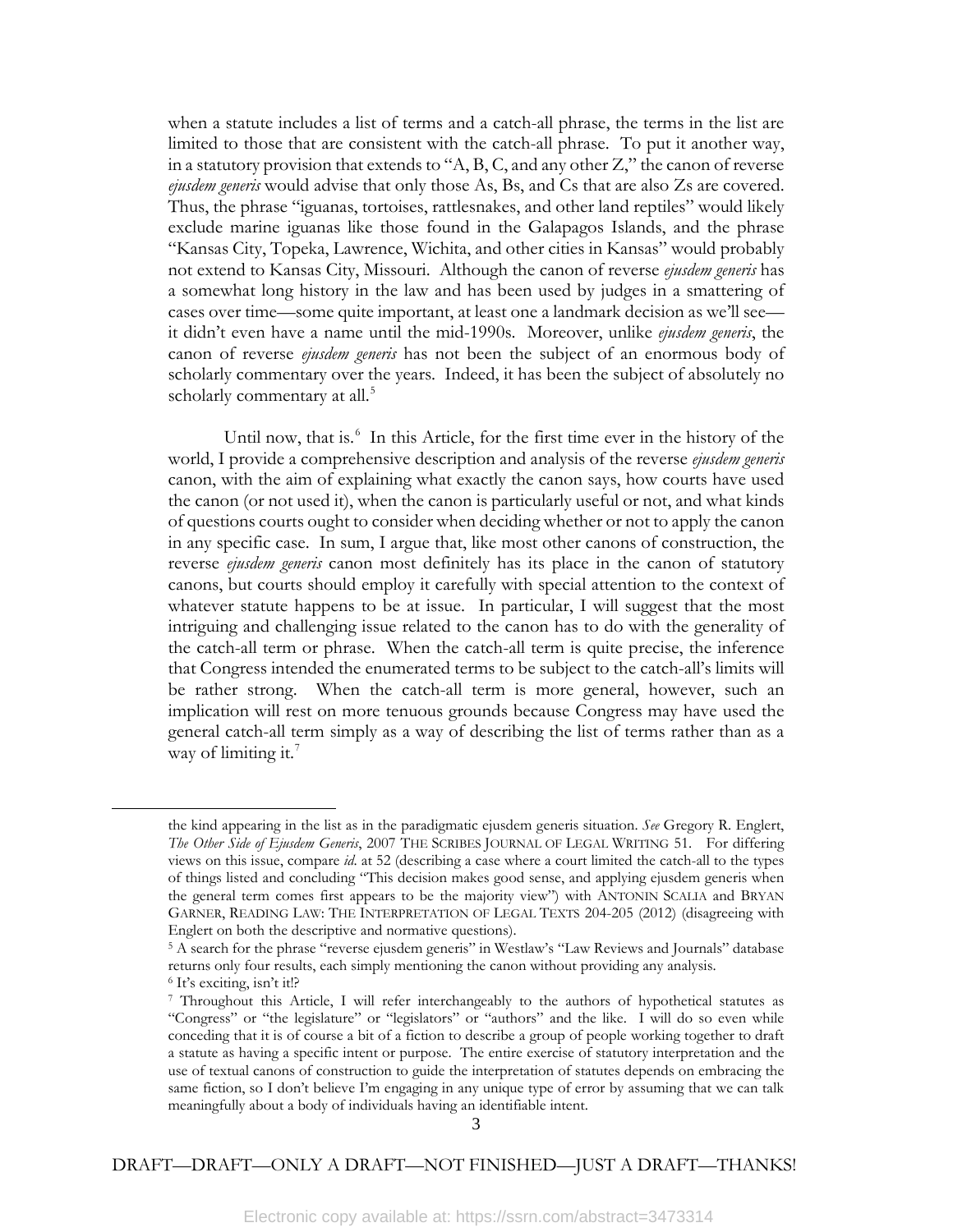The Article proceeds as follows: Section I canvasses a wide range of cases addressing the reverse *ejusdem generis* canon, some of which have involved the interpretation of contracts (generally insurance contracts), but most of which have dealt with the interpretation of statutes in areas of law as diverse as piracy, intoxicating liquors, and the regulation of hazardous sludge. Section II probes the benefits and limits of the reverse *ejusdem canon*, drawing on both hypothetical examples and some of the cases described in Section I. In Section III, the Article turns to consider the Supreme Court's landmark 2007 environmental/administrative law case of *Massachusetts v. Environmental Protection Agency*, [8](#page-5-0) in which the Supreme Court held that the EPA has the statutory authority to regulate greenhouse gases. An important part of that decision involved interpreting a statutory provision that posed a classic reverse *ejusdem generis* issue. Although the parties and the Court certainly discussed the best way to read the words of the statute, their failure to recognize that the statute posed a familiar interpretive issue that courts have previously grappled with impoverished the debate over how best to interpret the statute. This observation leads into the Article's final conclusion, which is that it is important for courts, lawyers, and commentators to recognize the existence of the reverse *ejusdem generis* canon and to in fact call it by that name so that future courts struggling with similar interpretive issues can more easily learn from their efforts and reach more informed and thorough interpretive conclusions.

# I. Reverse *Ejusdem Generis* in the Courts

Although it would be difficult, if not impossible, to provide a comprehensive historical account of how the canon of reverse *ejusdem generis* has been analyzed by the American judiciary over the past couple of hundred years—the fact that the canon didn't even have a name until recently, for instance, makes it challenging to find relevant older cases—I will in this section describe a sufficient number of decisions to provide a good idea of the variety of contexts in which the canon has arisen over the past two centuries, as well as some of the problems involved in applying the canon. The section starts with a discussion of a nineteenth century piracy case and then considers a set of cases involving intoxicating liquors during the pre-Prohibition years before turning to the modern era.

# A. *United States v. Palmer* (1818).

The first case takes us back to the early  $19<sup>th</sup>$  century and the crime of piracy. In *United States v. Palmer*,<sup>[9](#page-5-1)</sup> three defendants were convicted of violating the so-called "8<sup>th</sup> section of the 'act for the punishment of certain crimes against the United States,"<sup>[10](#page-5-2)</sup> which subjected the following people to the death penalty for piracy:

any person or persons [who] shall commit, upon the high seas, or in any river, haven, bason, or day, out of the jurisdiction of any particular state, murder or robbery, or any other offense, which, if committed

<span id="page-5-2"></span><span id="page-5-1"></span><span id="page-5-0"></span>l

<sup>8</sup> 549 U.S. 497 (2007).

<sup>9</sup> 16 U.S. 610 (1818).

<sup>10</sup> *Id.* at 626.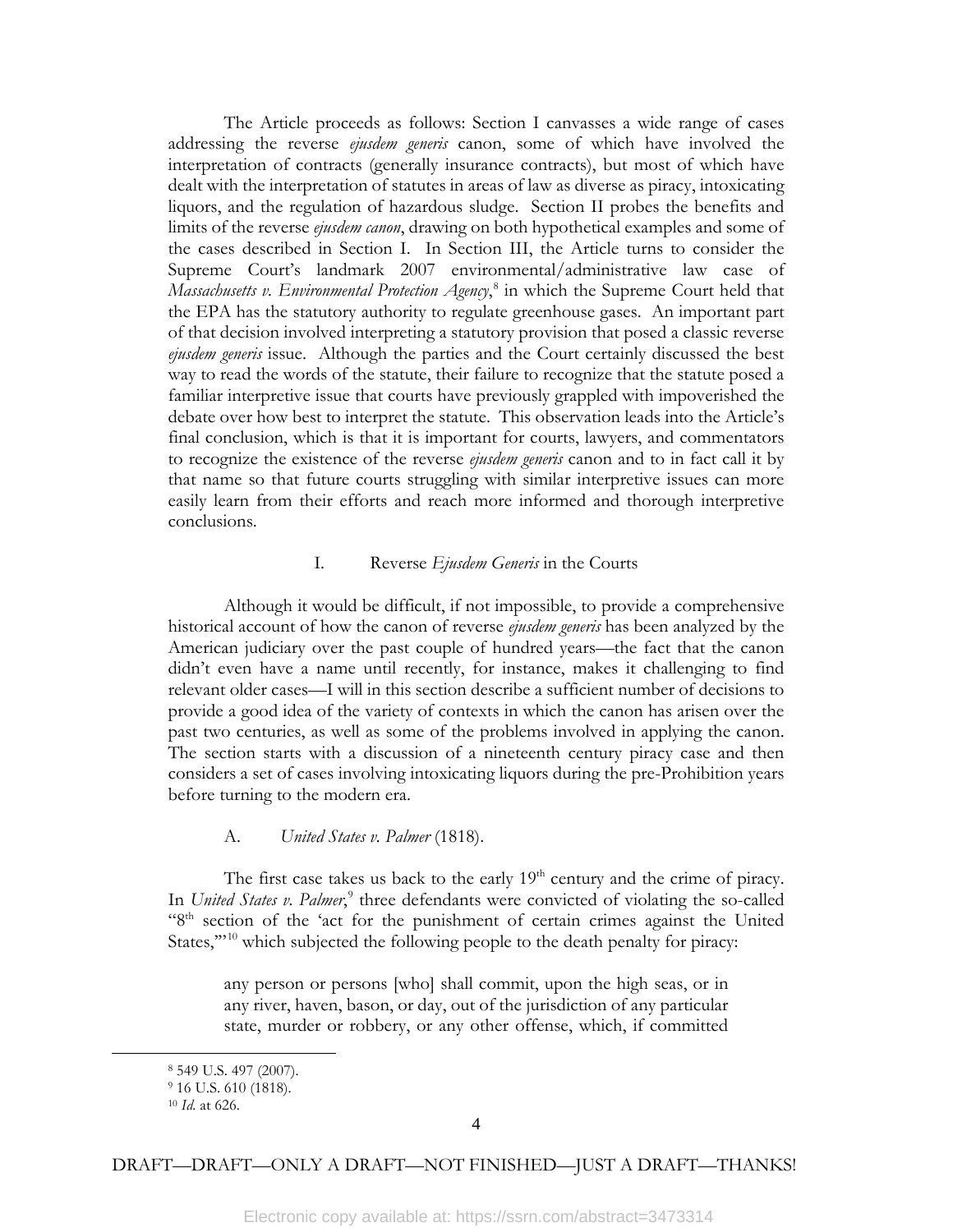within the body of a county, would, by the laws of the United States, be punishable by death.<sup>11</sup>

The defendants, who had committed robbery on the high seas, argued that since robbery on land was not punishable by death on land in the United States, they were not subject to the piracy statute and should be spared the death penalty.<sup>[12](#page-6-1)</sup> The argument is classic reverse *ejusdem generis*—the terms "murder and robbery" in the statute, it was suggested, must be read to be limited by the catch-all phrase "any other offense, which, if committed within the body of a county, would [be subject to the death penalty]." Only if robbery happened to be punishable on land by the death penalty, under such an interpretation, would robbery on the high seas also be punishable by the death penalty.

Chief Justice Marshall, writing for a divided court, conceded the weight of the defendants' argument but ultimately rejected this suggested interpretation of the statute. In the defendants' favor, the Court seemed to acknowledge that only the interpretation put forward by the defendants would give any meaning to the word "other" in the statute.<sup>13</sup> In the end, however, the Court found more powerful the government's argument that only its interpretation of the statute could explain why Congress had specifically enumerated "murder or robbery"; in the government's view, if Congress had wanted to limit piracy to those crimes committed on the high seas that were also punishable by death on land, it would have been much easier for it to leave out any mention of any specific crime and simply provide that the death penalty would apply to any offense which if committed on land would be punishable by death. The Court agreed:

The legislature having specified murder and robbery particularly, are understood to indicate clearly the intention that those offences shall amount to piracy; there could be no other motive for specifying them. The subsequent words do not appear to be employed for the purpose of limiting piratical murder and robbery . . . but for the purpose of adding other offences, should there be any, which were not particularly recited, and which were rendered capital by the laws of the United States, if committed within the body of a county. Had the intention of congress been to render the crime of piracy dependent on the punishment affixed to the same offence, if committed on land, this intention must have been expressed in very different terms from those which have been selected. Instead of enumerating murder and robbery as crimes which should constitute piracy, and then proceeding to use a general term, comprehending other offences, the language of the

<sup>11</sup> *Id*.

<span id="page-6-2"></span><span id="page-6-1"></span><span id="page-6-0"></span>l

<sup>12</sup> *Id.* at 627.

<sup>13</sup> *Id.* at 627-28 ("The argument is understood to be, that congress did not intend to make that a capital offence on the high seas, which is not a capital offence on land . . . That the word 'other' is without use or meaning, if this construction by rejected. . . . This argument is entitled to great respect on every account."). Chief Justice Marshall also cited in the defendants' favor his concern that "in expounding a law which inflicts capital punishment, no over rigid construction ought to be admitted." *Id*. at 628.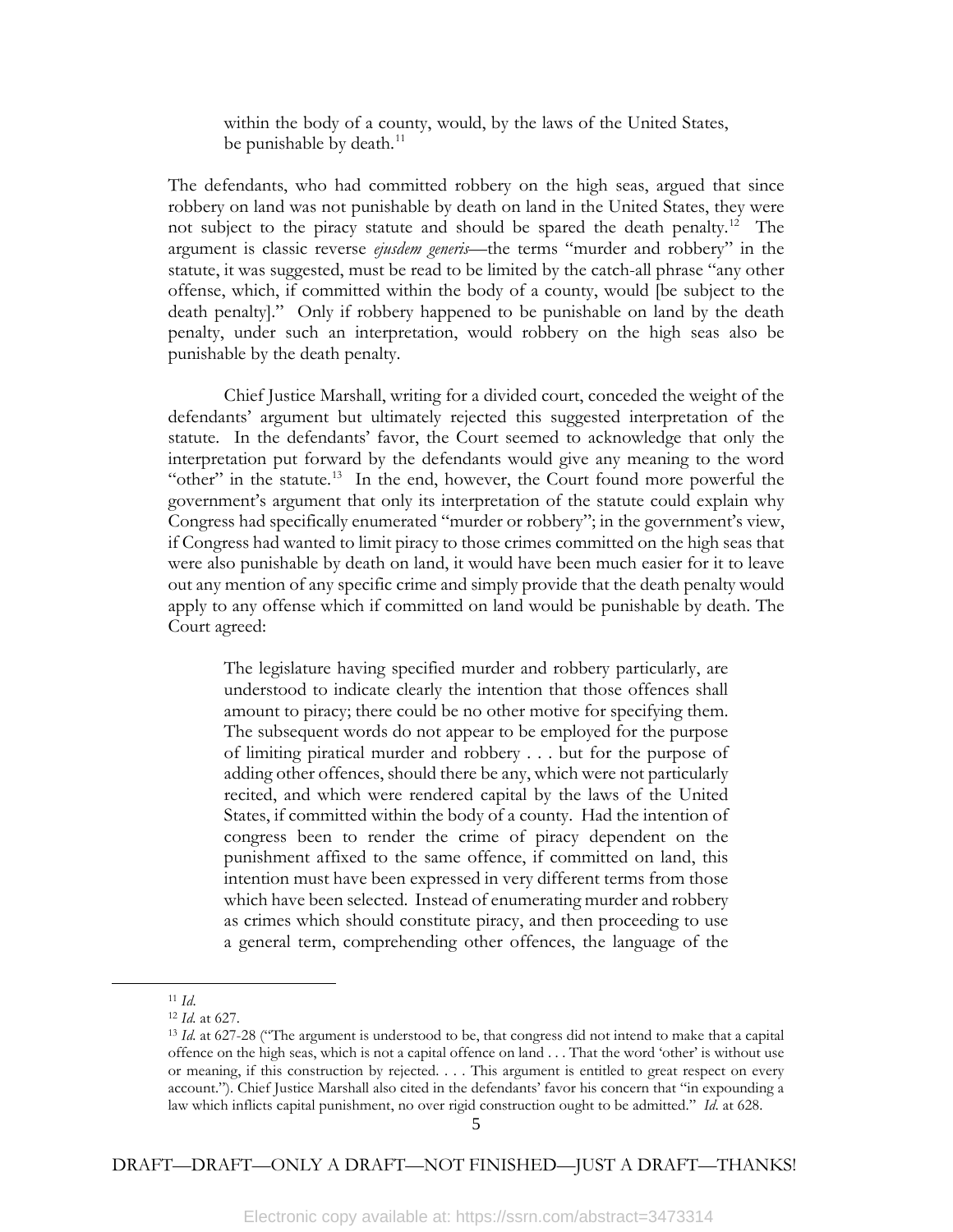legislature would have been, that '*any offence*' committed on the high seas, which, if committed in the body of a county, would be punishable with death, should amount to piracy.<sup>[14](#page-7-0)</sup>

In dissent, Justice Johnson began with two basic, big-picture points: that laws imposing capital punishment should be imposed only when a statute is absolutely clear,<sup>[15](#page-7-1)</sup> and that the purpose of the piracy law was to ensure uniformity between how laws would apply on the land and on the high seas.<sup>16</sup> Having established these two points, Johnson's adoption of the defendants' proposed interpretation of section eight proceeded in a straightforward fashion: while conceding the force of the Chief Justice's argument that Congress could have more easily expressed the defendants' view of the statute by omitting any enumerated crimes altogether, $17$  Justice Johnson accepted the argument that the government's interpretation of the statute rendered superfluous the word "other."<sup>18</sup> The dissent concluded by noting the unjust potential consequences of the majority's construction of the statute: "it is literally true," Justice Johnson wrote, "that under it a whole ship's crew may be consigned to the gallows, for robbing a vessel of a single chicken, even although a robbery committed on land for thousands, may not have been made punishable beyond whipping and confinement."<sup>[19](#page-7-5)</sup>

## B. *The Intoxicating Liquor Cases*.

Skipping ahead some one hundred years or so to the era proceeding federal Prohibition, we find a series of state court cases addressing the question of whether the manufacture, sale, or transportation of *non-intoxicating* malt beverages constituted a violation of state and local intoxicating liquor statutes. The statutes in these cases were all slightly different from each other, but I think it's fair to suggest that on the most basic and general level the question in each case was whether the sale of a nonintoxicating malt beverage was a violation of a statute roughly prohibiting the sale of any

spirituous, vinous, or malt liquors, or any other intoxicating liquors

<span id="page-7-1"></span><span id="page-7-0"></span>l

<sup>14</sup> *Id*. at 628-29. The Court also cited in favor of its interpretation the assumption that if the piracy statute was not extended to robbery on the high seas, then such a robbery would "escape unpunished." *Id*. at 629.

<sup>15</sup> *Id*. at 636-37 (Johnson, J., dissenting) ("And singular as it may appear, it really is the fact in this case, that these mens' lives may depend upon a comma more or less, or upon the question whether a relative, which may take in three antecedents just as well as one, shall be confined to one alone. Upon such a question I here solemnly declare, that I never will consent to take the life of any man in obedience to any court; and if ever forced to choose between obeying this court, on such a point, or resigning my commission, I would not hesitate adopting the latter alternative.").

<span id="page-7-2"></span><sup>16</sup> *Id*. at 637 ("When the intent of the legislature is looked into, it is as obvious as the light, and requires as little reasoning to prove its existence, that the object proposed was with regard to crimes which may be committed either on the sea or land, to produce an uniformity in the punishment, so that where death was inflicted in the one case, it should be inflicted in another."

<span id="page-7-3"></span><sup>&</sup>lt;sup>17</sup> *Id.* at 639 (admitting that the government's interpretive argument is "fair reasoning).

<span id="page-7-4"></span><sup>18</sup> *Id*. at 637-38 ("Again; there is no reason to think that the word *other* is altogether a supernumerary member of the sentence. To give the construction contended for in behalf of the United States, that word must be rendered useless and inoperative.").

<span id="page-7-5"></span><sup>19</sup> *Id*. at 639.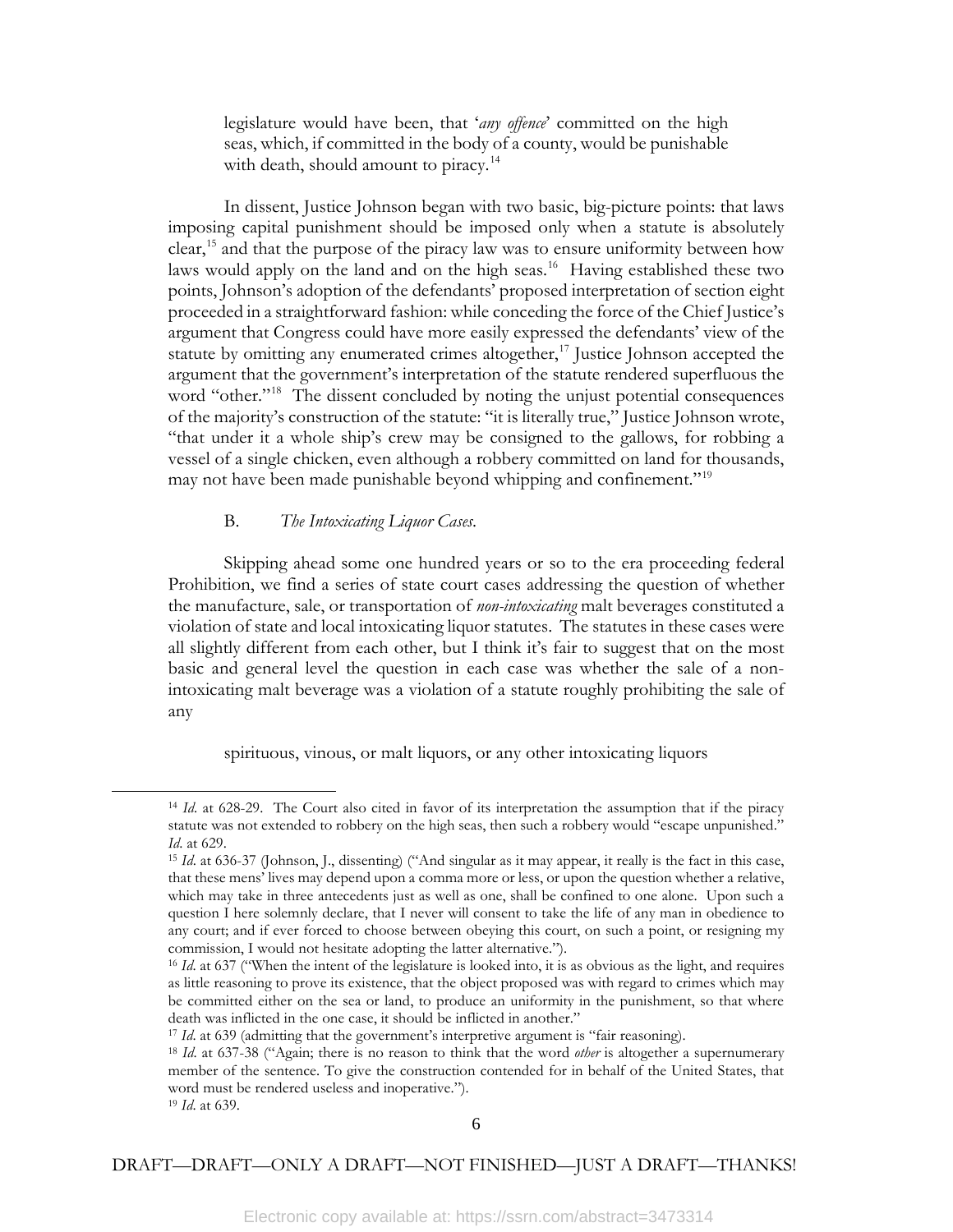A statute like this clearly raises the issue of whether it should be interpreted pursuant to the reverse *ejusdem generis* canon: should the list of enumerated items ("spirituous, vinous, or malt liquors") be read as limited by the catch-all phrase ("other intoxicating liquors")? If so, then only the sale of those spirituous, vinous, and malt liquors that are in fact intoxicating is prohibited, but if not, then the sale of even nonintoxicating spirituous, vinous, and malt liquors is forbidden. The two different readings of the statute would reflect different views of legislative intent; as the Mississippi Supreme Court put it in a case called *Fuller v. City of Jackson*, the legislature either intended "alone to lessen drunkenness" or "to put out of reach of the people drinks which have a tendency to create a thirst for intoxicants."<sup>[20](#page-8-0)</sup>

The cases come out both ways; there is no uniform method of interpretation, and occasionally the courts specifically reject the approaches taken by other courts.<sup>[21](#page-8-1)</sup> Illustrative are the California appeals court case of *People v. Strickler*<sup>[22](#page-8-2)</sup> from 1914 and the Washington Supreme Court case of *State v. Hemrich* from 1916.[23](#page-8-3) In *Strickler*, the defendant was accused of selling a type of malt liquor containing less than one percent alcohol in the small town of Arbuckle, California, about forty miles northwest of Sacramento. The statute that Strickler was charged with violating was a local law prohibiting the sale of "alcoholic liquors," which the law then defined as including "spirituous, vinous and malt liquors, and any other liquor or mixture of liquors which contain 1 per cent by volume, or more, of alcohol." The government argued that the legislature intended to prohibit all spirituous, vinous, and malt liquors, regardless of whether they contained any alcohol at all. The defendant contended that the statute covered only the sale of spirituous, vinous, and malt liquors that contained at least one percent alcohol.

The California appeals court agreed with the defendant, citing the regular *ejusdem generis* canon, even though it was in fact relying on what we now refer to as the reverse *ejusdem generis* canon. Key to the court's decision was its view of the legislative purpose behind the law, which it believed was clearly to reduce alcohol consumption rather than to prohibit the sale of all malt beverages. Having stated its view of the statute's purpose, the application of (reverse) *ejusdem generis* was straightforward:

We are still of the opinion, however, that the Legislature did not intend to make it unlawful for one to engage in the business of selling nonintoxicating liquors. . . . This conclusion is arrived at by a view of section 21 of the act by the light of the rule of construction, ejusdem generis . . . This rule of construction is by no means of universal application, and its use is to carry out, not to defeat, the legislative intent. It must yield to another salutary rule of construction, viz., that

<span id="page-8-3"></span><span id="page-8-2"></span><span id="page-8-1"></span><span id="page-8-0"></span>l

<sup>20</sup> *Fuller v. City of Jackson*, 52 South 873, 875 (Mississippi 1910).

<sup>21</sup> In addition to *Fuller*, *id*., and the *Strickler* and *Hemrich* cases discussed below, *see also Marks v. State*, 48 South. 864 (Ala 1909); *La Follette v. Murray*, 91 N.E. 294 (Ohio 1910); *Bowling Green v. McMullen*, 122 S.W. 822 (Kentucky Ct. App. 1909).

<sup>22</sup> *People v. Strickler*, 25 Cal. App. 60 (1914).

<sup>23</sup> *State v. Hemrich*, 161 P. 79 (Wash. 1916).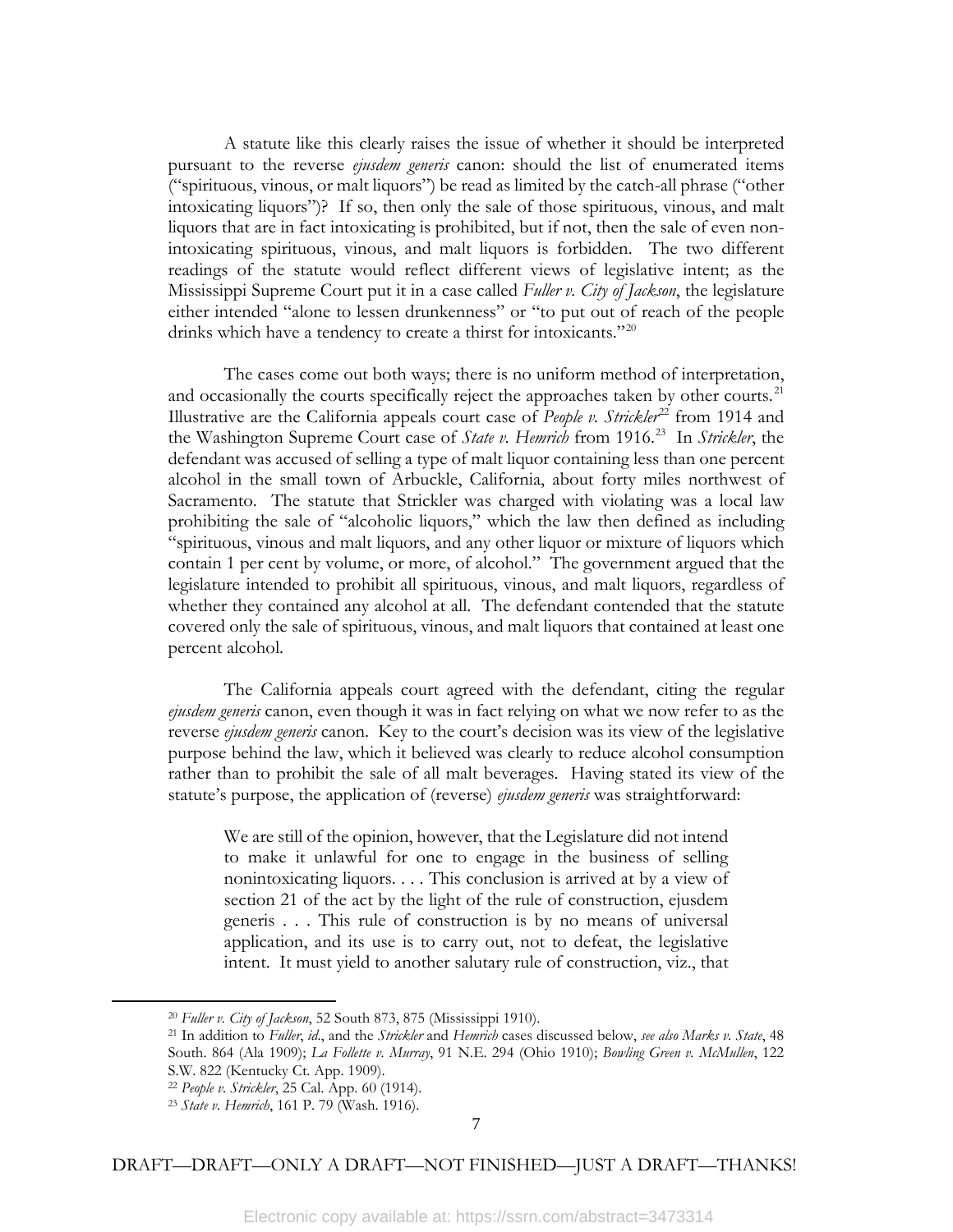every part of a statute should, if possible, be upheld and given its appropriate force. . . . But, in this case, since it is plainly manifest . . . that the purpose of the local option law is to suppress drunkenness and consequently the traffic in intoxicating liquors . . . the rule of ejusdem generis may be applied to the construction of section 21 without doing violence to or rendering inoperative any part of said section or of the law.<sup>[24](#page-9-0)</sup>

In the *Hemrich* case, the Washington Supreme Court explicitly rejected this analysis in reaching a different interpretation of a state statute quite similar to the one at issue in *Strickler*. In *Hemrich*, the defendant was charged with selling two bottles of a beverage called "Lifestaff," an unfermented liquid made with six to seven percent malt extract but no alcohol, in violation of a state statute prohibiting the sale of "intoxicating liquor," defined as including, "whisky, brandy, gin, rum, wine, ale, beer and any spirituous, vinous, fermented or malt liquor, and every other liquor or liquid containing intoxicating properties…"[25](#page-9-1) The Washington court discussed *Strickler* and noted the California court's argument that only an interpretation of the California statute that excluded non-alcoholic liquors could explain the use of the words "or other intoxicating liquors."[26](#page-9-2) The Washington court explicitly disagreed, however, with the California court's reasoning, stating: "However conclusive this may seem to the court which announced it, it seems far from conclusive to us. . . . The general words, "or other intoxicating liquors," were intended to add to the things theretofore specifically enumerated, not to take away from or limit what had already been included."[27](#page-9-3) The Washington court then proceeded to criticize the California court's use of the *ejusdem generis* canon, correctly pointing out that the California court had not employed the traditional rule of *ejusdem generis* but had instead "reverse[d]" that rule: "The [*Strickland*] decision is obviously unsound. It reverses the rule of ejusdem generis in order to make the general terms of the statutory definition control the particular terms. The correct application of that rule in statutory construction is just the converse. . . . The fact is that the rule ejusdem generis has nothing to do with the case."[28](#page-9-4)

# C. *Modern Day Cases*.

<span id="page-9-0"></span>l

<sup>24</sup> *Strickler*, 142 P., at 1122. The court continued: "Indeed, a construction of section 21 by the light of that doctrine will manifestly lead to the upholding of all the provisions of the law agreeably to the evident legislative design at the bottom of its enactment." *Id*. In the elided portion of the quotation following the first mention of *ejusdem generis*, the court quoted two correct definitions of the regular *ejusdem generis* canon, including one from Lord Tenterden, which states, "Where a statute or other document enumerates several classes of persons or things, and immediately following and classed with such enumeration the clause embraces 'other' persons or things, the word 'other' will generally be read as 'other such like,' so that persons or things therein comprised may be read as ejusdem generis with, and not of a quality superior to or different from, those specifically enumerated." *Id*. (quoting "Lord Tenterden, 21 Am. & Engl Ency. Of Law, p. 1012").

<span id="page-9-1"></span><sup>25</sup> *Hemrich*, 161 P. at 82. 26 *See id.*, at 82.

<span id="page-9-2"></span>

<span id="page-9-4"></span><span id="page-9-3"></span><sup>27</sup> *Id*.

<sup>28</sup> *Id*. (definition of "*ejusdem generis*" from Black's Law Dictionary omitted).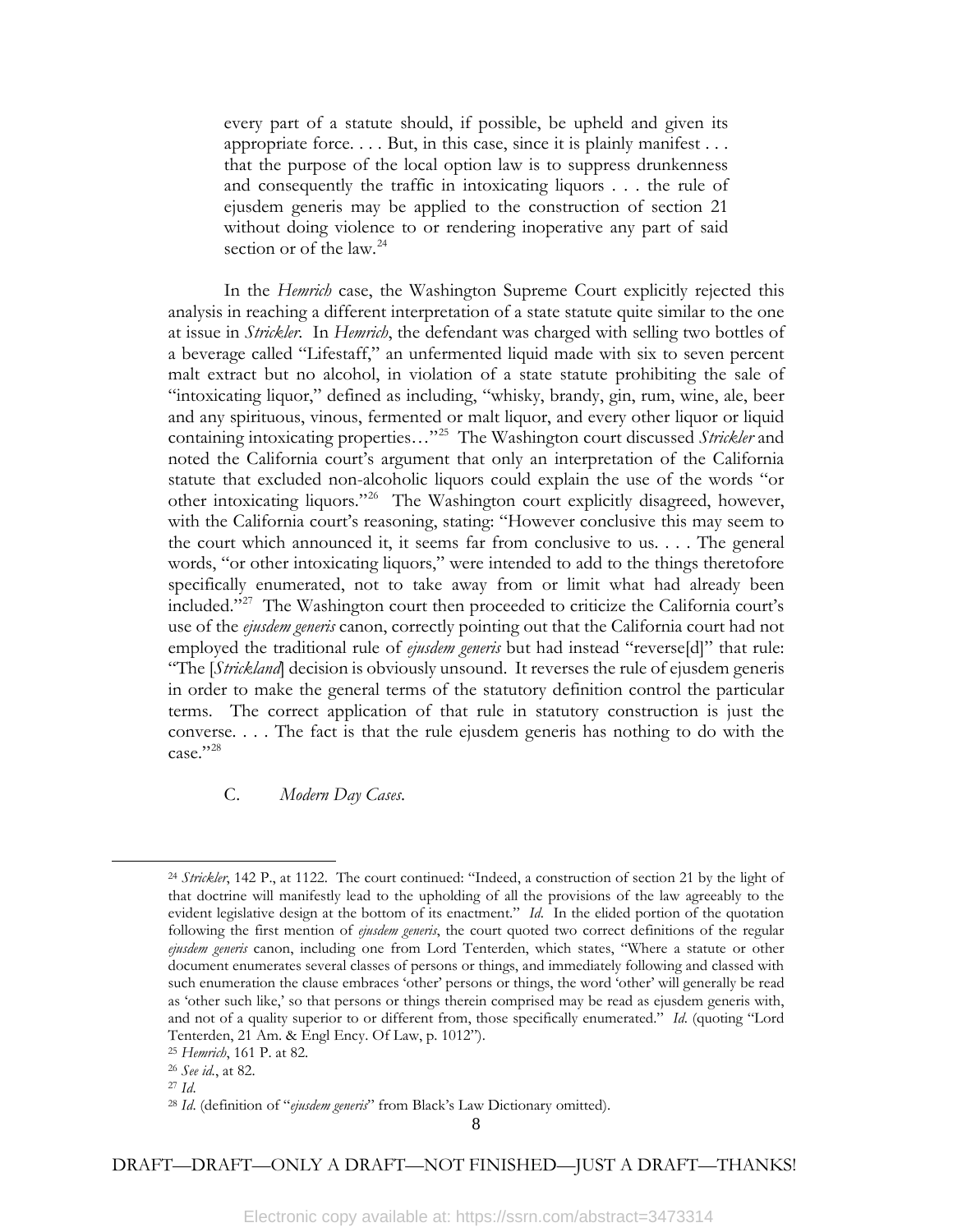I've been able to identify approximately ten cases (and one executive branch legal opinion) from the modern era—1988 through the present—in which courts have considered whether to apply a reverse *ejusdem generis* analysis to resolve interpretive issues raised before them; most of the cases involve statutory construction,<sup>[29](#page-10-0)</sup> but a few involve interpretation of contracts, typically insurance contracts.

# *1. Statutory Cases*

Several circuit court cases from the mid-1980s to the mid-1990s involve the federal crime known as engaging in a "continuing criminal enterprise" under 21 U.S.C.  $848(c)(2)$ . That statute requires the prosecution to prove, as an element of the crime (typically a drug related offense), that the defendant acted:

in concert with five or more other persons with respect to whom such person occupies a position of organizer, a supervisory position, or any other position of management

The question raised by the reverse *ejusdem generis* canon is whether the government, if it is claiming the defendant was an organizer or supervisor, needs to also prove that the defendant was in a position of management with respect to the five or more other persons. In other words, if the canon is followed, then an organizer or supervisor who is not in a position of management—assuming that there can be such a thing—would not be covered by the statute.

A relatively early case on the issue from the Tenth Circuit called *United States v. Apodaca* seemed to interpret the statute consistently with the reverse *ejusdem generis* canon, although the decision is hardly crystal clear. In laying out its interpretation of the statute in response to the defendant's claim that the evidence produced at trial was insufficient to convict him as either an organizer, a supervisor, or a manager, the court appeared to assume that to be covered by the statute, the defendant must have played some managerial role. Quoting an earlier case from the Eighth Circuit, the court wrote that: "The defendant need not even have been the *dominant* organizer or manager of the enterprise; 'the statute requires only that he occupy some managerial position' with respect to five or more persons."[30](#page-10-1) On the other hand, however, the court also seemed to assume that playing a managerial role is an inherent aspect of being an organizer or supervisor, which suggests that the phrase "any other position of management" is merely a general term meant to describe people who organize or supervise (and perhaps do other things as well that are not enumerated) rather than a term intended to limit those who might otherwise fall into the category of organizer and supervisor. As the court put it: "The use of the phrase, 'any *other* position of management,' indicates that 'organizer' and 'supervisor' are but two examples of managerial roles; there may be others. Additionally, 'organizer' and 'supervisor,' understood according to their ordinary meanings, can denote differing levels of managerial control and

<span id="page-10-1"></span><span id="page-10-0"></span>l

<sup>29</sup> In addition to the cases described below, *see also* United States v. Sattar, 314 F.Supp.2d 279, 297-98 & n. 8 (S.D.N.Y. 2004) (rejecting a proposed definition of a federal statute that was based on the reverse *ejusdem generis* canon).

<sup>30</sup> *United States v. Apodaca*, 843 F.2d 421, 426 (1988).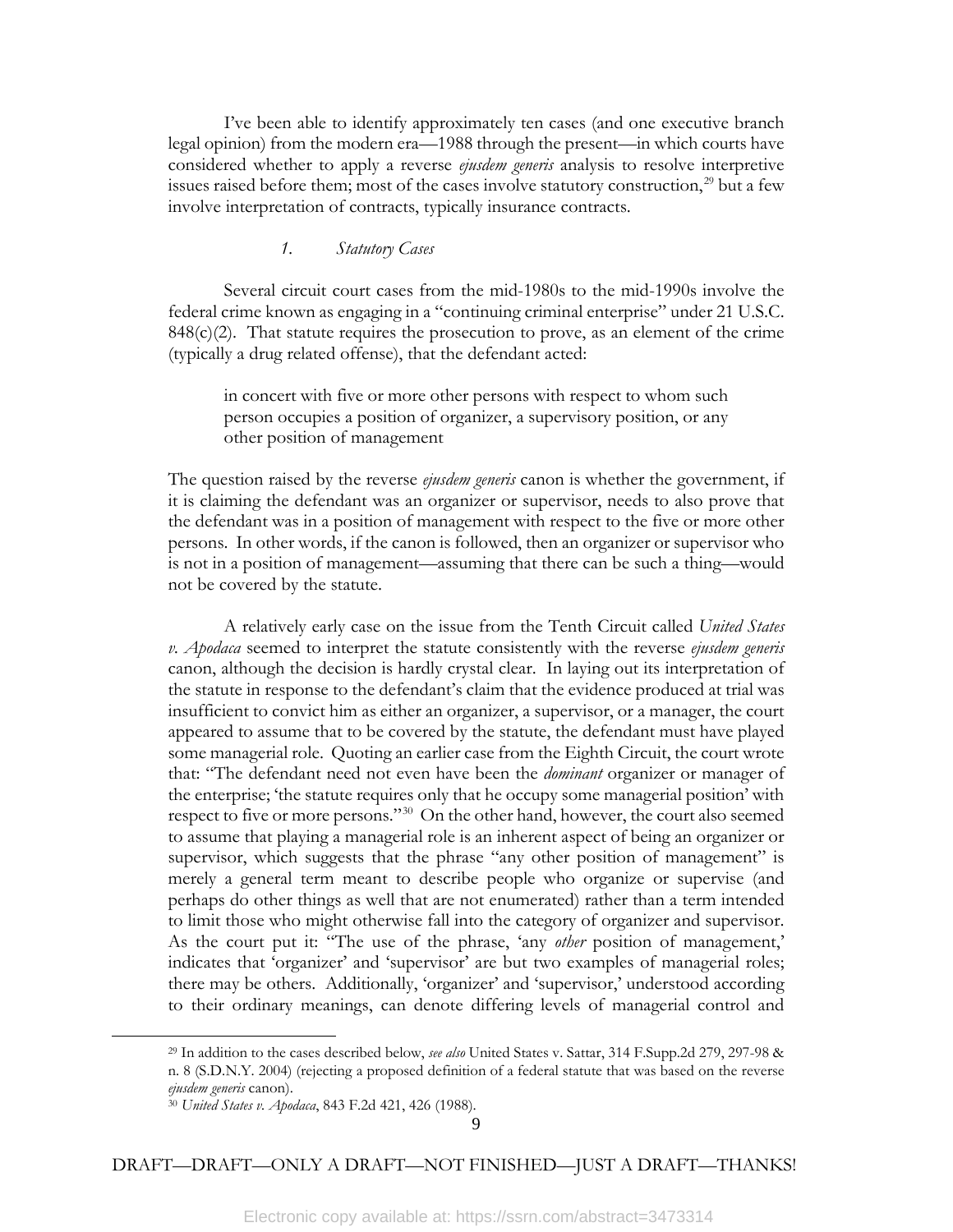coordination."[31](#page-11-0) Overall, the decision gives the impression that there simply cannot be organizers or suppliers who do not play at least some managerial role, and that therefore the reverse *ejusdem generis* canon has no role to play in the interpretation of the statute.

Two later cases from the Ninth Circuit, however, clearly do interpret the statute in a reverse *ejusdem generis* manner, both curiously citing *Apodaca* for support. In *United States v. Jerome,* the defendant argued that he was not an "organizer" with respect to two of the suppliers cited by the government as constituting a fraction of the "other persons" required by the statute. The court parsed the statute in a reverse *ejusdem generis* manner without explicitly using any particular interpretive canon:

We read the statutory language "or any other position of management" to indicate that an "organizer" must exercise some sort of managerial responsibility; one does not qualify if one simply sets up a system of supply. [citation to *Apodaca* omitted] Every legitimate retail store makes arrangements with its regular suppliers. In one sense it may be said to organize its supply, but does it organize its suppliers? Surely not in the sense of being the manager of its suppliers. To be an organizer within the sense of the statute more is required than simply being a steady customer.<sup>[32](#page-11-1)</sup>

Quoting this paragraph in full, a two judge majority on a Ninth Circuit panel relied on the *Jerome* court's interpretation of the statute two years later to reverse a defendant's conviction on the basis that the government's evidence at trial was insufficient to show he had acted in a managerial position with regard to several of his drug-distributing customers. The dissent in *United States v. Delgado*—written by Judge Cynthia Holcomb Hall—thought it was sufficient for the government to prove the defendant had acted to organize his customers without having to demonstrate that he exercised day-to-day management authority over them. Judge Hall refused to employ anything like the reverse *ejusdem generis* canon in interpreting the statute; for her, the terms "position of organizer," "supervisory position," and "any other position of management" constituted three independent possible categories of defendants, and the catch-all phrase "other position of management" did not act to limit the two categories.[33](#page-11-2) The majority, however, disagreed, citing *Jerome* and explaining the reverse *ejusdem generis* canon in the most thorough way thus far in the caselaw, though without actually naming it:

The syntax of the statute,  $A$ , B, or any other C," implies that A must fall within the class C; that is, organizers are counted only if they exercise some sort of managerial responsibility. By analogy, a statute regulating fishing may state that licensed individuals may catch up to some specified limit of "bass, trout, or any other fresh water fish." The limits would apply to fresh water bass, such as black bass, but not to

<span id="page-11-2"></span><span id="page-11-1"></span><span id="page-11-0"></span>l

<sup>31</sup> *Id.*

<sup>32</sup> *United States v. Jerome*, 942 F.2d 1328, 1331 (9th Cir. 1991).

<sup>33</sup> *See United States v. Delgado*, 4 F.3d 780, 786 (Hall, J., dissenting).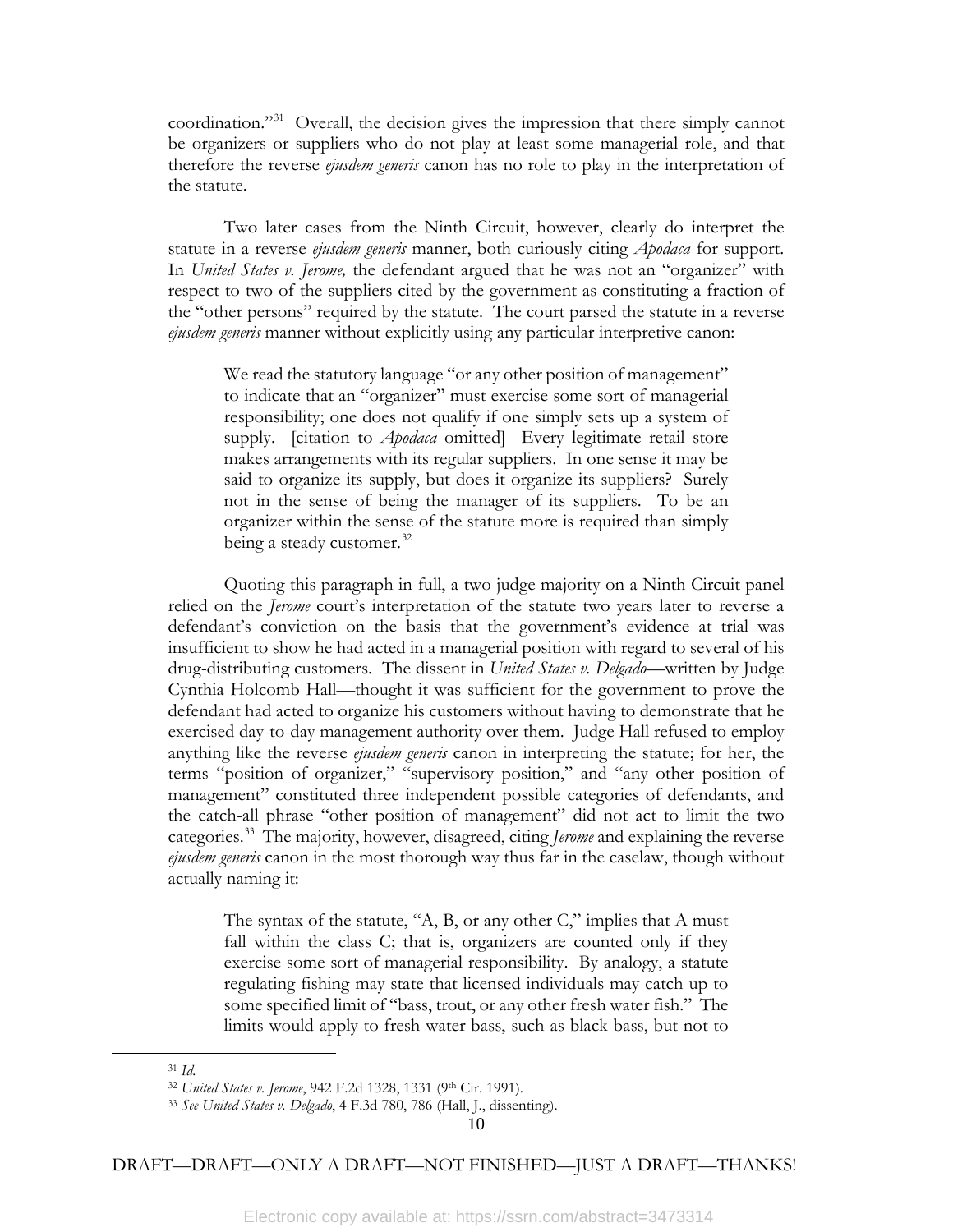sea bass, because the clause "or any other fresh water fish" limits "bass" and "trout" to those in fresh water. Likewise, under the continuing criminal enterprise statute, it is not enough to be just a non-managerial organizer.<sup>[34](#page-12-0)</sup>

Three years later, in characterizing the Ninth Circuit's decisions in both *Jerome*  and *Delgado*, Judge Williams of the DC Circuit Court of Appeals finally gave the reverse *ejusdem generis* canon its name. In response to a defendant's argument that drug suppliers cannot "in the nature of things, occupy the sort of subordinate or 'managee' position necessary under the [CCE] statute," the court in *U.S. v. Williams-Davis*<sup>[35](#page-12-1)</sup> found that the defendant had relied on "too broad a reading" of the Ninth Circuit's cases. The Ninth Circuit, Judge Williams explained, had not ruled suppliers out in the way that the defendant suggested but rather simply made clear that to count as a relevant individual for the CCE statute, those suppliers had to in fact be managed by the defendant. "The later decision in *Delgado* explained the outcome [in *Jerome*] as a matter of syntax," Williams wrote. "Applying a sort of reverse ejusdem generis (where the general term reflects back on the more specific rather than the other way around), it said that the phrase 'A, B, or any other C' indicates that A is a subset of C, so that the reference in [the CCE statute] to an 'organizer' or a holder of a 'supervisory position' requires some sort of managerial capacity."[36](#page-12-2) The court went on to find it quite unlikely that the jury might have relied on a "non-managed supplier to reach the number five," and upheld the defendant's conviction.<sup>[37](#page-12-3)</sup>

In two other cases from very different statutory contexts, the same Judge Williams from *Williams-Davis* relied explicitly on the reverse *ejusdem generis* canon of construction to reject claims brought against the government. In *Dong v. Smithsonian Institution*, [38](#page-12-4) decided in 1997, the issue was whether the Smithsonian constituted an "agency" for purposes of the Privacy Act.<sup>[39](#page-12-5)</sup> The relevant provision of that statute defined "agency" as including:

…any executive department, military department, Government corporation, Government controlled corporation, or other establishment in the executive branch of the Government (including

<span id="page-12-5"></span><span id="page-12-4"></span><span id="page-12-3"></span><span id="page-12-2"></span><span id="page-12-1"></span><span id="page-12-0"></span>l

<sup>34</sup> *United States v. Delgado*, 4 F.3d 780 (1993).

<sup>35</sup> 90 F.3d 490 (D.C. Cir. 1996).

<sup>36</sup> *Id.* at 508-09.

<sup>37</sup> *Id*. at 509.

<sup>38</sup> 125 F.3d 877 (D.C. Cir. 1997).

<sup>&</sup>lt;sup>39</sup> The facts of the case were quite interesting. Margaret Dong worked at the Hirshhorn Museum and Sculpture Garden in Washington D.C., where part of her job was to accompany works of art that the Hirshhorn lent to other museums. In 1993, Dong accompanied a painting called "Circus Horse" to the Museum of Modern Art in New York without asking for permission, purportedly to avoid conflict with a co-worker. When Dong's supervisors got wind of what had happened, they contacted representatives at MOMA directly rather than confronting Dong and ultimately suspended her for five days. Dong then sued the Smithsonian under the Privacy Act, which, as the court put it, "requires federal agencies, when gathering information that may lead to an adverse determination about an individual, to obtain that information directly from the individual 'to the greatest extent practicable.'" *Id*. at 878.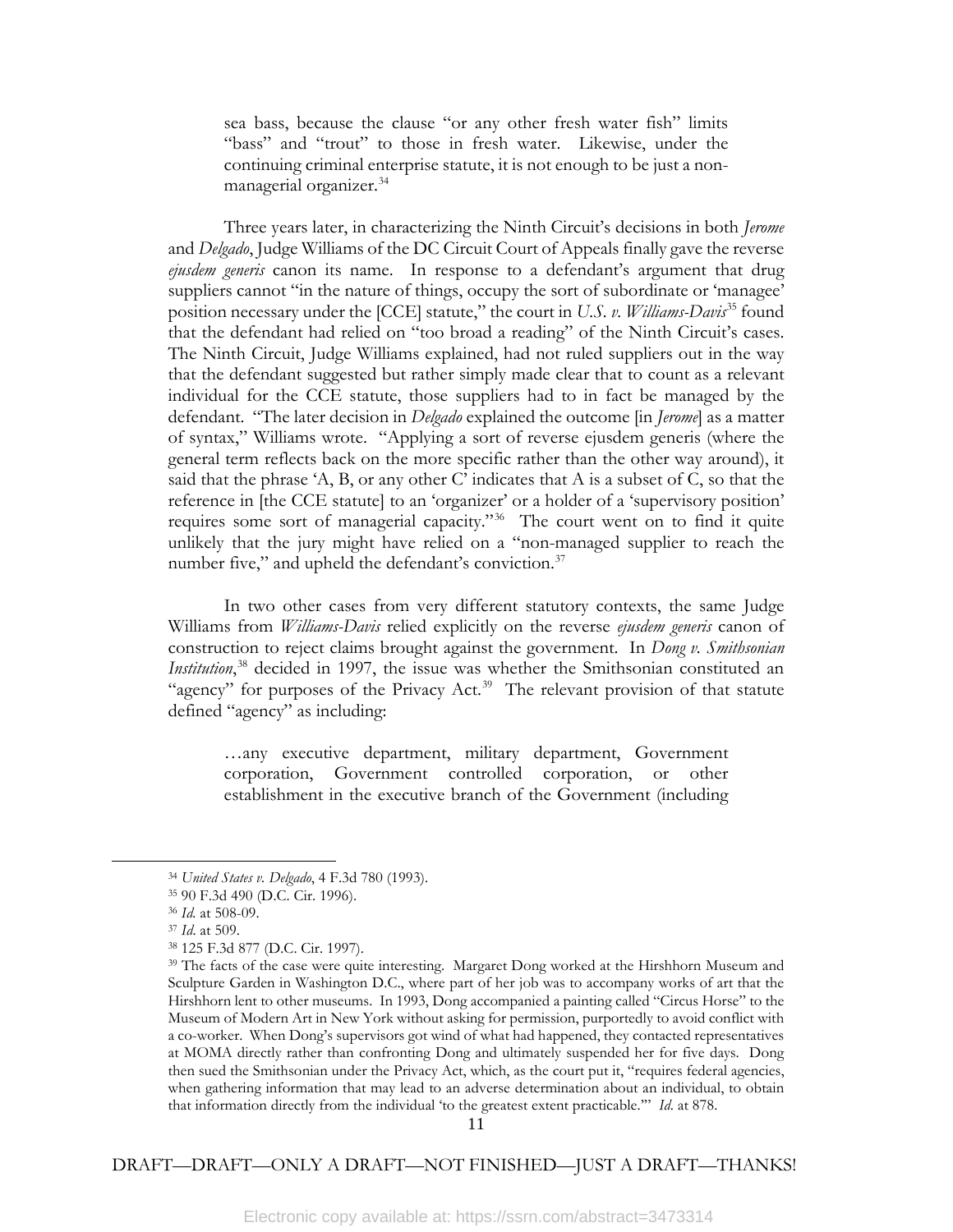the Executive Office of the President), or any independent regulatory agency.[40](#page-13-0)

The court began by noting that only two of the categories contained in this provision could possibly describe the Smithsonian: "establishment in the executive branch" and "Government controlled corporation."[41](#page-13-1) After rejecting the possibility that the Smithsonian could be an "establishment in the executive branch" both because most of the members of its governing board come from outside the executive branch and because it does not "engage in any  $\dots$  typically executive activity,"<sup>[42](#page-13-2)</sup> the court turned to the question of whether the institution might be a government controlled corporation. Although Judge Williams believed there was "much force" to the Smithsonian's argument that it was neither government controlled nor a corporation,<sup>[43](#page-13-3)</sup> he ultimately found that the reverse *ejusdem generis* canon made it unnecessary to consider those questions:

[The statute] first identifies four specific categories . . . and then uses a catch-all phrase to encompass similar entities not precisely fitting any of the four specific molds: "or *other* establishment in the executive branch" (emphasis added). Thus Congress evidently viewed the four specified classes as examples of "establishments in the executive branch," so that an entity clearly outside the executive branch would not qualify even if it could otherwise be shoehorned into the concept of a "Government controlled corporation." This is the most logical reading of the statute; for those who collect canons of construction it might be termed an application of "reverse ejusdem generis (where the general term reflects back on the more specific rather than the other way around, [so] that the phrase 'A, B, or any other C' indicates that A is a subset of C." [citing *U.S. v. Williams-Davis.*] [44](#page-13-4)

Since the court had already determined that the Smithsonian was not within the executive branch, it followed that it could not be a "Government controlled corporation" for purposes of the statute.<sup>[45](#page-13-5)</sup>

In the 2003 case of *Safe Food and Fertilizer v. EPA*, Judge Williams once again applied the reverse *ejusdem generis* canon in the context of the federal solid waste statute known as the Resource Conservation and Recovery Act, or RCRA. In that case, the EPA had issued a rule finding certain recycled materials used to make zinc fertilizers

<span id="page-13-5"></span><span id="page-13-4"></span><span id="page-13-3"></span><span id="page-13-2"></span><span id="page-13-1"></span><span id="page-13-0"></span>l

<sup>40</sup> 5 U.S.C. sec. 552(f).

<sup>41</sup> *Dong*, 125 F.3d, at 879.

<sup>42</sup> *Id*.

<sup>43</sup> *Id*. <sup>44</sup> *Id*.

<sup>45</sup> *Id*. at 879-880. The Office of Legal Counsel in the U.S. Department of Justice reached a similar conclusion about the Smithsonian in the context of the Ethics in Government Act of 1978, relying in part on the DC Circuit's analysis in *Dong*. *See* John Elwood, Office of Government Ethics Jurisdiction Over the Smithsonian Institution (Feb. 29, 2008), located [https://www.justice.gov/olc/opinion/office-government-ethics-jurisdiction-over-smithsonian](https://www.justice.gov/olc/opinion/office-government-ethics-jurisdiction-over-smithsonian-institution)[institution.](https://www.justice.gov/olc/opinion/office-government-ethics-jurisdiction-over-smithsonian-institution)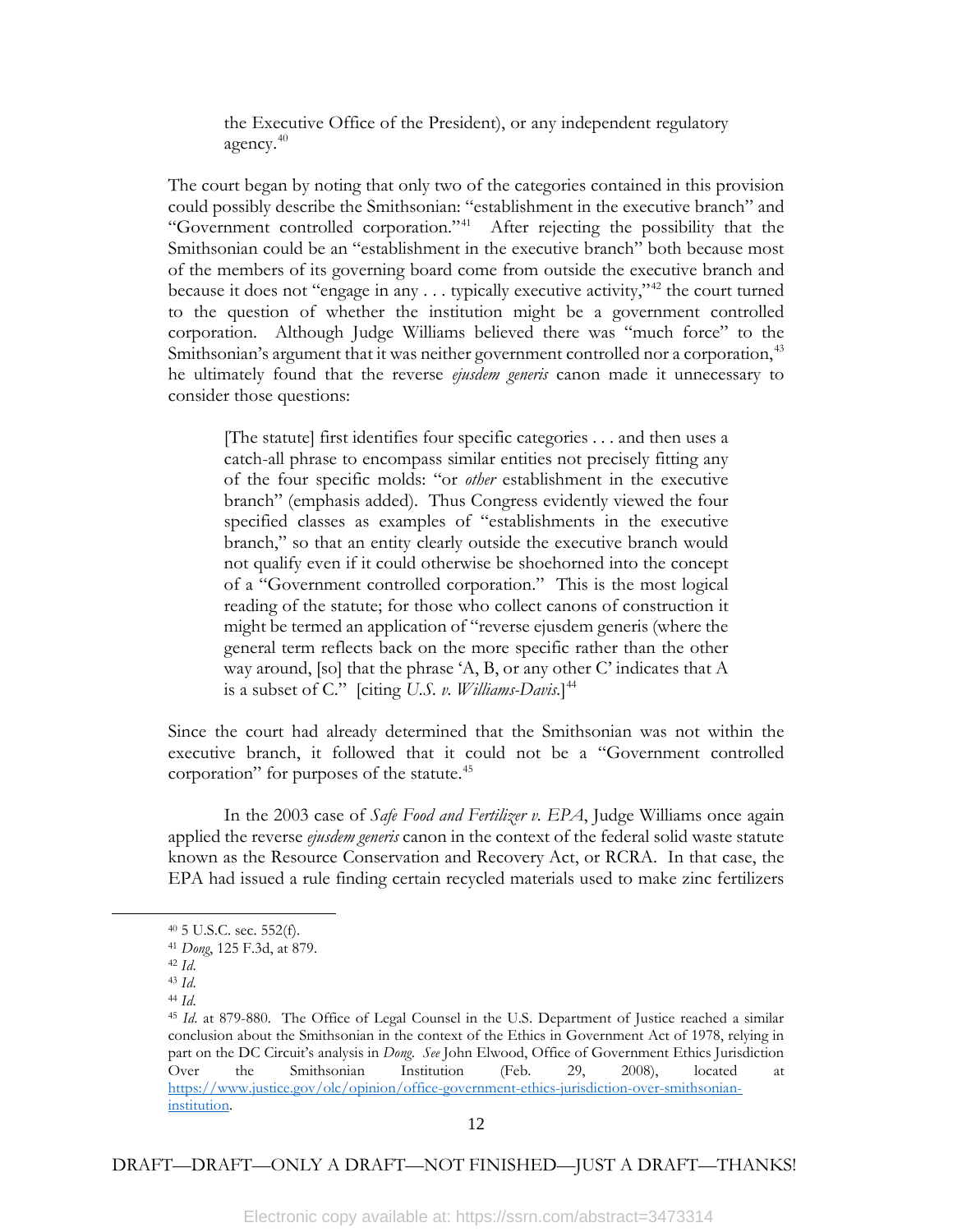did not constitute "solid waste" under RCRA and thus were not subject to the statute's strict handling and storage regulations. The statute defines "solid waste" as:

. . . any garbage, refuse, sludge from a waste treatment plant, water supply treatment plant, or air pollution control facility and any other discarded material.<sup>[46](#page-14-0)</sup>

EPA's theory was that under the statute and a series of D.C. Circuit cases interpreting the word "discarded" as it appears in RCRA, the recycled materials—sludges produced by air pollution control facilities—were not discarded because they were being immediately used to make zinc fertilizers. Petitioners challenged the rule, arguing that under the statute, all sludges from air pollution control facilities were necessarily "solid wastes" even if not discarded. Judge Williams conceded that such an interpretation was possible, but he nonetheless concluded that the agency's reading was also reasonable and thus entitled to deference under *Chevron*: [47](#page-14-1)

The enumeration of specific types of solid waste prior to the catch-all "other discarded materials" might mean that the enumerated materials are always "solid waste" for RCRA purposes, regardless of the prevailing understanding of "discarded." But the EPA urges that the phrase "other discarded materials" should be read to mean that the listed materials are solid waste only if they are also "discarded." This reading is also sensible, as well as consistent with the "reverse ejusdem generis" principle occasionally invoked by this court, under which "the phrase 'A, B, or any other C' indicates that A is a subset of C," [citing *Williams-Davis* and *Dong*]. We cannot find that the statutory text precludes the EPA's reading.<sup>[48](#page-14-2)</sup>

## *2. Contract Cases.*

In addition to these cases involving statutory interpretation, a handful of cases employ the reverse *ejusdem generis* canon in the context of interpreting contracts, typically insurance contracts.[49](#page-14-3) Illustrative is the case of *SMI Realty Management Corporation v. Underwriters at Lloyd's, London* from a court of appeals in Texas.<sup>[50](#page-14-4)</sup> There, a real estate management corporation brought an insurance claim to recover costs from a quickly occurring (non-gradual) underground plumbing leak at an apartment

<span id="page-14-3"></span><span id="page-14-2"></span><span id="page-14-1"></span><span id="page-14-0"></span>l

<span id="page-14-4"></span><sup>50</sup> 179 S.W.3d 619 (Tex.App.—Houston [1st Dist.] 2005).

<sup>46</sup> 42 U.S.C. sec. 6903(27).

<sup>47</sup> Chevron U.S.A., Inc. v. Natural Resources Defense Council, Inc., 467 U.S. 837 (1984) (holding that courts should defer to reasonable agency interpretations of ambiguous statutes).

<sup>48</sup> *Safe Food and Fertilizer*, 350 F.3d, at 1269.

<sup>49</sup> In addition to the two cases discussed below, *see also* National Football League v. Vigilant Insurance Co., 36 A.D. 3d 207 (2006) (holding that an employment practices exclusion clause in an insurance contract was inapplicable based on the NFL's reverse *ejusdem generis* argument); Bristol-Myers Squibb Co. v. United States, 48 Fed. Cl. 350 (2000) (analyzing reverse *ejusdem generis* claim in case involving government license to make and sell compounds used in HIV drugs); Bighorn Lumber Co, Inc. v. United States, 49 Fed. Cl. 768, 771 (2001) ("A 'reverse ejusdem generis' principle has been recognized, whereby the broader category could help define the scope of the specific example.").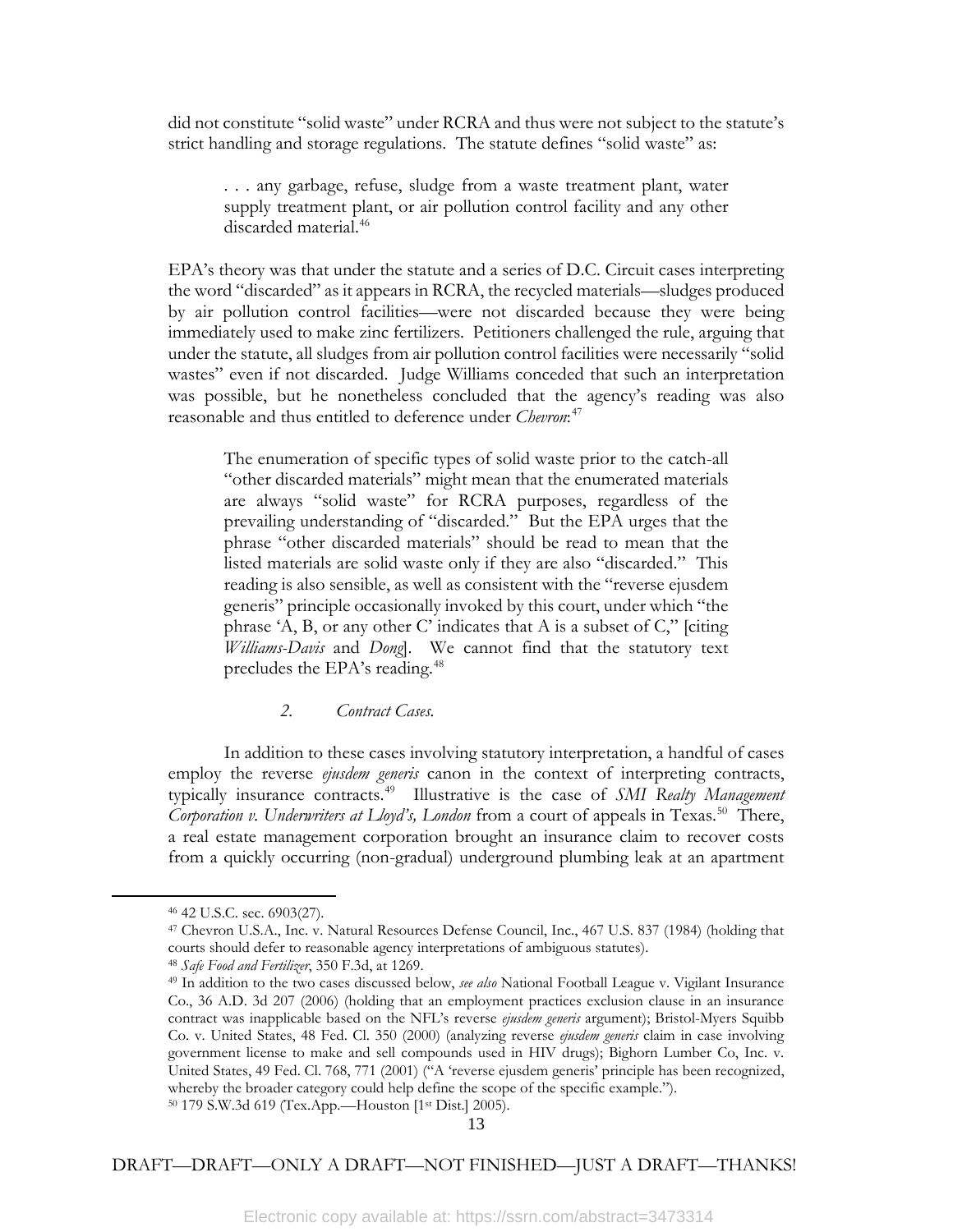complex that it managed. The insurance company claimed that the damage was covered by an exclusion in its contract with the management corporation which excluded damage from:

Wear, tear or gradual deterioration; Wet rot, dry rot or mould; Spoilage, decay or decomposition; Normal settling, shrinking or expansion in buildings; structures or foundations; Corrosion or rust; Erosion; Leakage; any other gradually occurring loss; or any loss which commenced prior to the inception of this Certificate.<sup>[51](#page-15-0)</sup>

According to the insurance company, the clause excluded damage caused by any sort of leak, regardless of whether the leak was sudden or gradual. In response, the management corporation argued for an interpretation of the clause informed by the reverse *ejusdem generis* canon, claiming that the "other gradually occurring loss" language limited the clause's exclusion of "Leakage" to only gradual leaks. The court agreed that such an interpretation was reasonable:

In essence, SMI is offering the reverse of the interpretive canon of *ejusdem generis*. . . . The "reverse *ejusdem generis*" principle has been applied by courts to allow a broader category to define the scope of a more specific example [citing *Dong* and *Williams-Davis*]. Similarly, SMI contends that the policy excludes only gradually occurring leakage, but not sudden leakage, because the phrase "any other gradually occurring loss" limits the scope of "Leakage" to that which is gradually occurring. That is, "Leakage" is modified by, and a subset of, "any other gradually occurring loss." We conclude that such a reading of the term "Leakage" is reasonable.<sup>[52](#page-15-1)</sup>

Although the court conceded that the insurance agency's interpretation was also reasonable—primarily based on the agency's argument that the semicolon separating "Leakage" and "any other gradually occurring loss" served to show that "the two phrases have independent significance, and . . . do not depend on each other for meaning"[53—](#page-15-2)it nonetheless applied a separate doctrine to find that ambiguous insurance contracts should be construed against the insurer and found for the

<span id="page-15-1"></span><span id="page-15-0"></span>l

<sup>51</sup> *Id*. at 623.

<sup>&</sup>lt;sup>52</sup> *Id.* at 624-25. The court rejected the insurance company's argument that the management company's interpretation of the word "Leakage" rendered it superfluous since "the loss would be excluded simply by the phrase 'any other gradually occurring loss.'" According to the court: "The relevant phrases of the policy exclusion can be read to avoid superfluities. The exclusion lists numerous, specific perils that are excluded, including 'Leakage.' The exclusion also contains the catch-all phrase 'any other gradually occurring loss,' which strives to exclude from coverage any gradually occurring losses not previously encompassed within the exclusion. In other words, the 'any other gradually occurring loss' phrase can be reasonably read to indicate that the terms preceding it in the paragraph are not exhaustive. Construed in this manner, neither 'Leakage' nor 'any other gradually occurring loss' is rendered superfluous.'" *Id*. at 626.

<span id="page-15-2"></span><sup>53</sup> *Id*. at 626.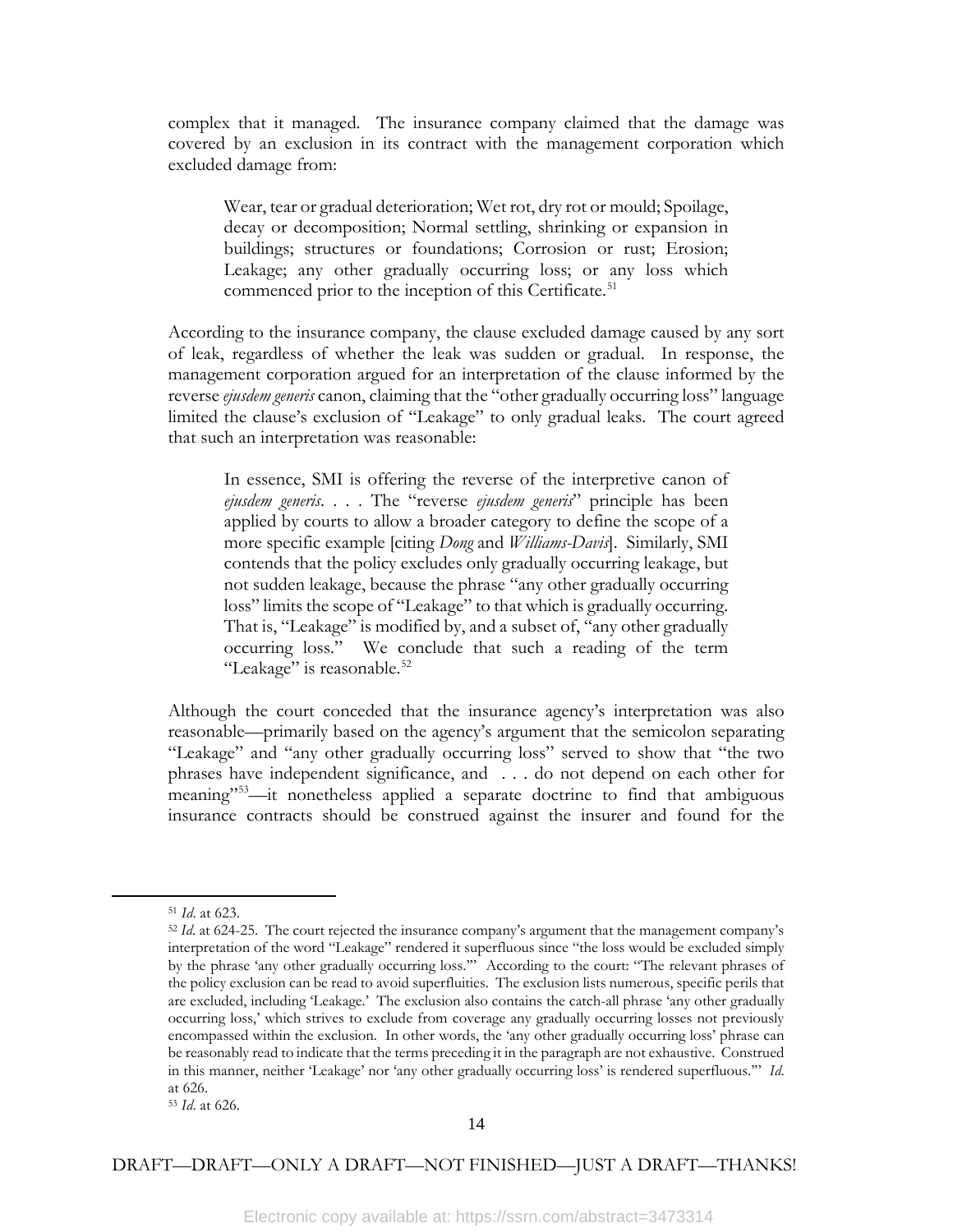management company.<sup>[54](#page-16-0)</sup> A dissenting judge would have found for the insurance company based on the company's semicolon argument.

In another insurance contract interpretation case—*Lantheus Medical Imaging, Inc. v. Zurich American Insurance Co.[55—](#page-16-1)*a federal district court in New York rejected an argument that was based on the reverse *ejusdem generis* canon. There, a manufacturer of medical imaging products filed an insurance claim to recover losses resulting from rapid corrosion of an aluminum wall at a nuclear reactor that supplied a radioactive isotope necessary for the manufacturer's business. Although the insurance policy contained an exclusion for "corrosion," the manufacturer argued, based on the language of the policy's relevant clause, that only corrosion occurring "inevitably over the useful life of the machine," was excluded from coverage. The clause provided:

We will not pay for loss or damage resulting from any of the following . . . Deterioration, depletion, rust, corrosion, erosion, loss of weight, evaporation[,] or wear and tear[.] $^{56}$  $^{56}$  $^{56}$ 

According to the manufacturer, the phrase "wear and tear" was a catch-all phrase that limited the prior enumerated causes, such that only corrosion (or rust, erosion, etc.) occurring as part of the ordinary wear and tear of the reactor was excluded. "Relying on a somewhat obscure canon of construction, 'reverse *ejusdem generis*," the court explained, "Lantheus argues that, because the string of excluded causes ends with 'wear and tear,' all of the preceding excluded causes listed must be read to be a subset thereof."<sup>57</sup> The court rejected this argument for two reasons. First, the court determined that since the phrase "wear and tear" lacked "any hallmark of being a 'catch-all,'" the canon simply didn't apply: "While the phrase appears at the end of the list, the exclusion is not preceded by an adjective—such as "other"—that would hint toward the purpose of establishing 'wear and tear' as the general class."<sup>[58](#page-16-4)</sup> Second, the court pointed to the enumerated term "evaporation" and concluded, presumably on the grounds that evaporation would never occur inevitably over the life of the machine, that the canon could not apply: "It has long been recognized that *ejusdem generis* cannot be called into play when the specific terms preceding the general one do not themselves have a common attribute from which a 'kind or class' may be defined. A comparison of the processes of evaporation and corrosion simply does not suggest 'inevitable wear and tear' as a conceivable umbrella term."<sup>[59](#page-16-5)</sup>

#### II. The Uses and Limits of Reverse *Ejusdem Generis*

Courts use textual canons of construction as guidelines for how to make sense of potentially unclear statutory language. $60$  The canons are by no means

<span id="page-16-6"></span><span id="page-16-5"></span><span id="page-16-4"></span><span id="page-16-3"></span><span id="page-16-2"></span><span id="page-16-1"></span><span id="page-16-0"></span>l

<sup>54</sup> *Id*. at 623, 626.

<sup>55</sup> 255 F.Supp.3d 443 (S.D.N.Y. 2015).

<sup>56</sup> *Id*. at 446.

<sup>57</sup> *Id*. at 459-460 (citing *Williams-Davis*).

<sup>58</sup> *Id*. at 460.

<sup>59</sup> *Id*. at 460 (citation and internal quotations omitted).

<sup>60</sup> *See* WILLIAM N. ESKRIDGE, JR., ABBE R. GLUCK, VICTORIA F. NOURSE, STATUTES, REGULATION, AND INTERPRETATION: LEGISLATION AND ADMINISTRATION IN THE REPUBLIC OF STATUTES 448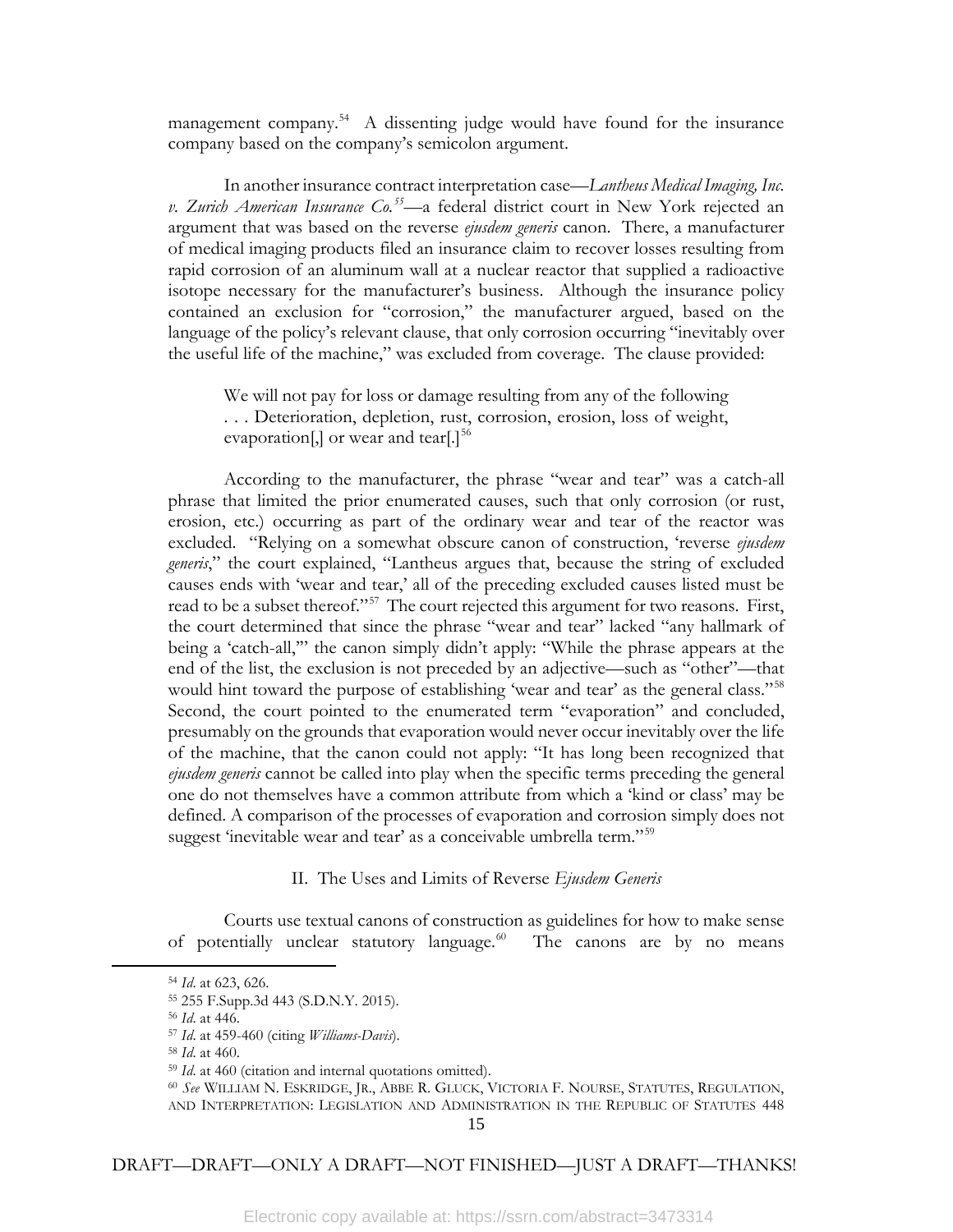determinative.<sup>61</sup> They don't function, for example, like judicial precedents, but rather are starting points or presumptions for thinking about how to read a statutory provision. In any given case, the context of the statutory provision or the legislative history or simply common sense may make application of an otherwise applicable canon of construction inapplicable. Nonetheless, lawyers (and law students) need to be aware of these canons and be able to use them to argue in favor of whatever interpretation of a statute will favor their client and case.<sup>[62](#page-17-1)</sup> In this sense, they are like tools in the lawyer's toolbox, or, as I used to like to say when I taught a course in legislation and statutory interpretation, they are like dance moves. If your client needs you to dance the *noscitur a sociis*, for example, then you need to be able to put on the moves. But if the statute is singing an *inclusio unius exclusio alterius* tune, then you better have that in your repertoire as well.

Although it is hardly possible to identify in the abstract every single potential factor that might weigh in favor of the applicability of using a canon in any specific statutory context, it is generally possible to identify at least some factors or contexts that will likely make the canon either more or less useful. In *Reading Law*, their comprehensive survey of interpretive techniques, Antonin Scalia and Bryan Garner provide just this kind of analysis of many of the key statutory canons, including the garden variety *ejusdem generis* one.<sup>63</sup> For instance, they point out that the canon "generally requires at least two words to establish a genus—before the *other*-phrase,"[64](#page-17-3) that the canon will not apply when "the specifics do not fit into any kind of definable category,["65](#page-17-4) and that "when the specifics exhaust the class and there is nothing left besides what had been enumerated, the follow-on general term must be read literally."[66](#page-17-5) In the rest of this section, my aim is provide a similar type of analysis for

<span id="page-17-0"></span>l

<sup>(2014) (&</sup>quot;Textual canons help interpreters identify or resolve ambiguities and enable interpreters to narrow the range of meanings for vague terms as well."). Textual canons can be usefully distinguished from so-called "substantive canons," which are not focused on grammar or word-choice but instead represent policy rationales, such as the rule of lenity, which suggests that courts ought to read ambiguous statutes to favor the defendant. *See id*. at 490 (describing substantive canons), 494 (describing the rule of lenity).

<sup>61</sup> *See id*. at 450 ("Courts do not apply the textual canons as hard-and-fast rules; they are inconsistently applied and, at best, presumptions and might be considered more like adages."

<span id="page-17-1"></span><sup>62</sup> *See* HILLEL L. LEVIN, STATUTORY INTERPRETATION: A PRACTICAL LAWYERING COURSE 4 (2014) ("Beyond the broad theoretical approaches to statutory interpretation, there are many practical tools of interpretation that you will have to master to become a successful lawyer. Some of these tools are referred to as 'rules' and others as 'canons.'")

<span id="page-17-2"></span><sup>63</sup> SCALIA AND GARNER, *supra* note 4, at 199-213.

<span id="page-17-3"></span><sup>&</sup>lt;sup>64</sup> *Id.* at 206. For instance, while noting that there are cases to the contrary, the authors suggest that if there's only one enumerated item—such as in the phrases "my car and all other property" or "no dogs or other animals"—then there's no way to know what common property should distinguish all items covered by the class. So for instance, the authors write, of the car example: "There is no reason to conclude, from the single specification of *car*, that the testator had only personal property in mind."

<span id="page-17-4"></span><sup>65</sup> *Id*. at 208. As an example, the authors point to a case where "the general words *all manner of merchandise* were held not to be limited by a preceding enumeration of fruit, fodder, farm produce, insecticides, pumps, nails, tools, and wagons." *Id*. (citing *Heatherton Coop. v. Grant*, [1930] 1 D.L.R. 975 (N.S.)).

<span id="page-17-5"></span><sup>66</sup> *Id.* at 209. The example the authors give is a statute referring to "federal Senators, federal Representatives, and other persons." The commonality between the two enumerated items is that they are both federal legislators. But since the only types of federal legislators are Senators and Representatives, the "other persons" category can't logically be limited only to federal legislators,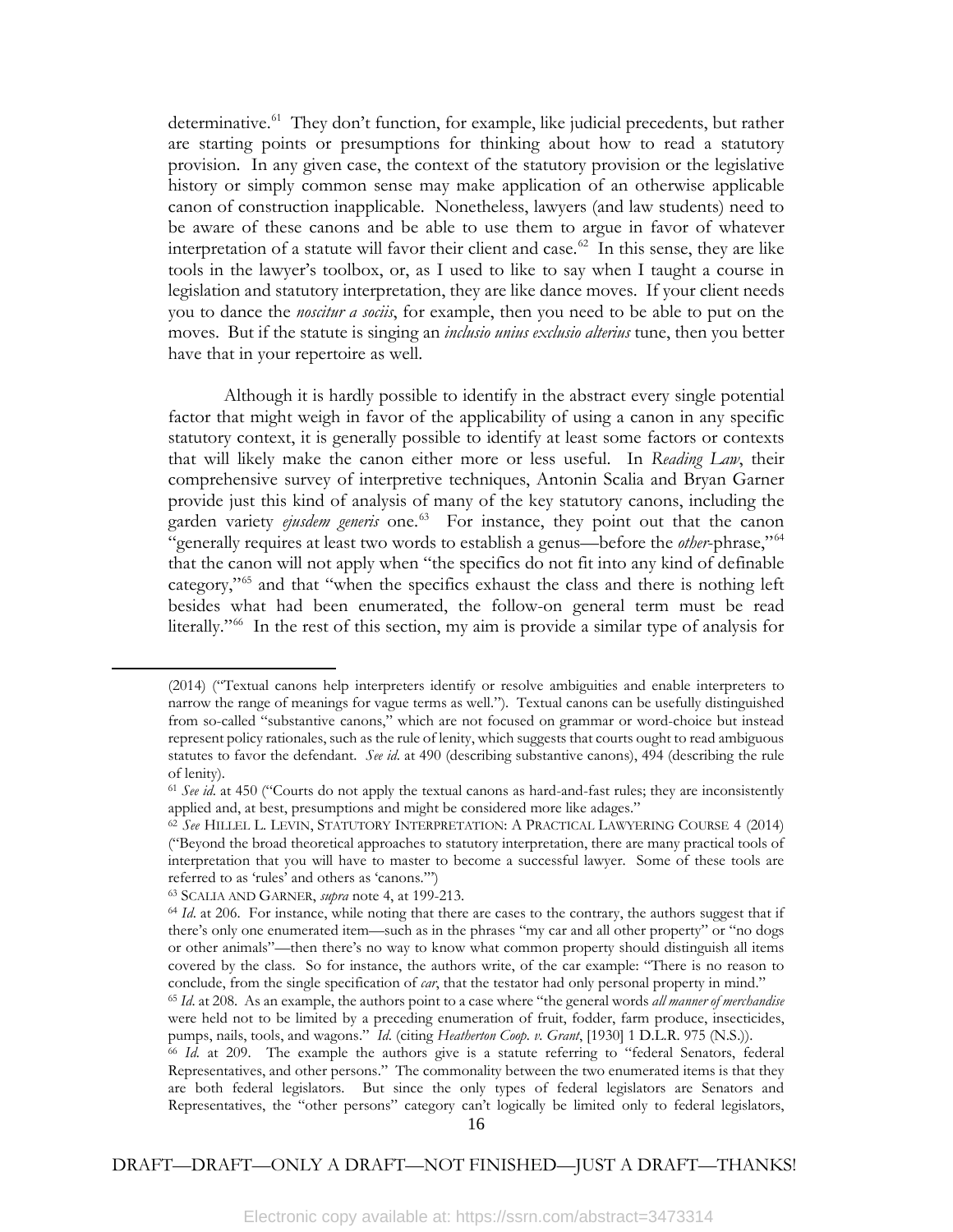reverse *ejusdem generis*, explaining the strengths of the canon, the necessary elements of the canon, and some of the factors that will likely make the canon either more or less likely to be applicable in any given circumstance.

At the outset, it is worth observing that the canon can in fact work as a potential guide for reading an ambiguous statute. In a statute that refers to "A, B, C, and any other Z," where, for instance, some As are Zs but other As are not Zs, it will often make sense to presume that the author intended only to include those As that are Zs because the Z is highly probative as to the nature of the category of items the author had in mind when writing the statute. For example, in the hypothetical statute I described earlier in the Article which extended to "iguanas, tortoises, rattlesnakes, and other land reptiles," the term "land reptiles" certainly suggests, at least without any evidence to the contrary, that the author(s) of the statute meant to cover only those iguanas that are in fact land reptiles and not those iguanas that live in the water. The Z phrase gives the reader some idea of the type of animals the author thought he or she was listing by specifying A, B, and C. The Z represents the category that the author intended to illustrate with the A, B, and C, and if there happen to be some As or Bs or Cs that happen not to also be Zs—and particularly if there is no other reason to think that the author specifically did want to include those As or Bs or Cs that are not Zs—then excluding anything that happens not to be a Z from the coverage of the statute may very well be the most coherent way to interpret the statute.

Moreover, as Chief Justice Marshall recognized in his opinion in *Palmer*, interpreting a statute using the canon of reverse *ejusdem generis* will often be the only way to make sense of the word "other" that frequently precedes the catch-all phrase.<sup>[67](#page-18-0)</sup> Compare a statute that extends to "iguanas, tortoises, rattlesnakes, and other land reptiles" to one that extends to "iguanas, tortoises, rattlesnakes, and all land reptiles" or one that extends to "iguanas, tortoises, rattlesnakes, and land reptiles." What function could the word "other" play in the initial statute other than pointing out that the items in the enumerated list are meant to be illustrative of the catch-all and therefore should be limited by it? Since one of the most basic canons of construction posits that courts should strive to give meaning to each and every word in a statute,<sup>[68](#page-18-1)</sup> it would seem that the canon of reverse *ejusdem generis*, which is the only way to give meaning to the word "other," should carry the day.

On the other hand, it is of course true that legislatures are hardly perfect wordsmiths when crafting statutes, and it is no difficult matter to locate examples where courts have interpreted statutes in a fashion that does not give meaning to every single word.<sup>[69](#page-18-2)</sup> Moreover, it is also true, as Chief Justice Marshall seemed to recognize

<span id="page-18-2"></span><span id="page-18-1"></span><span id="page-18-0"></span>l

because there would be nobody who could fit into "other persons" who weren't already covered by the two enumerated types of legislators. Thus, "other persons" must be read literally.

<sup>67</sup> *See* text accompanying note 13, *supra*.

<sup>68</sup> This canon is often referred to as the "rule against surplusage" or some variant thereof. *See* JOHN F. MANNING & MATTHEW C. STEPHENSON, LEGISLATION AND REGULATION 2d. ed. 228 (2013) ("interpretations that render certain statutory language superfluous are disfavored.").

<sup>69</sup> *See* Nina A. Mendelson, *Change, Creation, and Unpredictability in Statutory Interpretation: Interpretive Canon Use in the Roberts Court's First Decade*, 117 MICH. L. REV. 71, 108-09 (2018) (collecting reasons why the Court has refused to use the rule against surplusage in the past decade with citations to cases)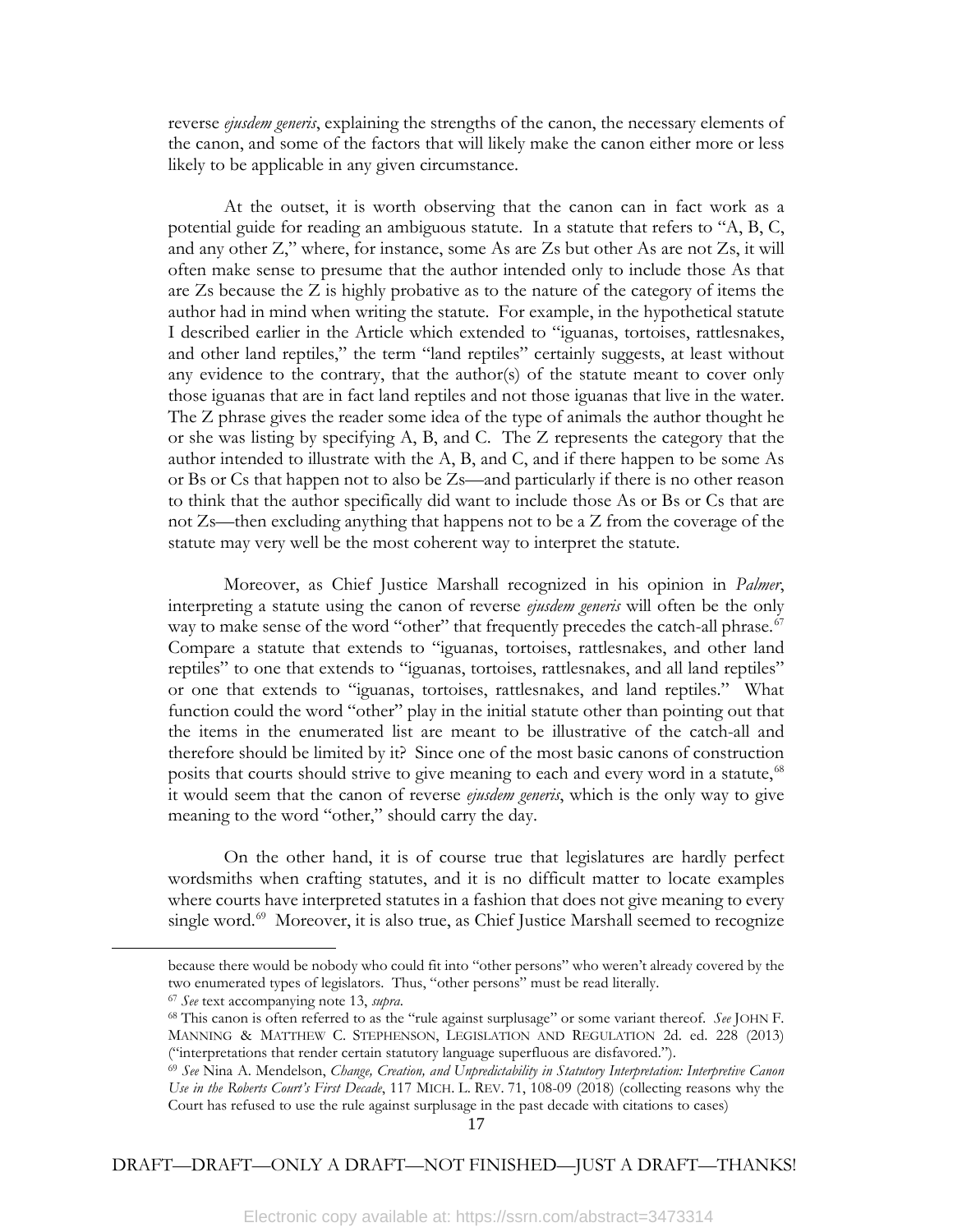in *Palmer*, that the rule against surplusage will tend to cut both ways in any case in which the reverse *ejusdem generis* canon is invoked.<sup>[70](#page-19-0)</sup> This is because there will always be the question: why did the legislature specify any enumerated items rather than just using the catch-all? In other words, why not have the statute extend simply "to all land reptiles" rather than listing a few examples of land reptiles and then using the catch-all "other land reptiles"? The words "iguanas," "tortoises," and "rattlesnakes" all become technically unnecessary if the proper reading of the statute is simply to cover "all land reptiles." The compelling argument that reverse *ejusdem generis* is the only way to make sense of the word "other," then, will often if not always run up against the equally compelling argument that if the legislature wanted to restrict the enumerated items to those that fit into the category of the catch-all, it would have been much easier for it to have simply ditched the enumerated list and let the catch-all speak for itself.

A few of rules of thumb regarding the reverse *ejusdem generis* canon, though, do seem on fairly sure footing. For one thing, as the court in the afore-described *Lantheus*  decision pointed out, for the canon to apply the statute must contain an explicit catchall word or phrase.<sup>71</sup> Without such a word or phrase, the canon simply makes no sense, as it is the "other," or some functional equivalent, that links the catch-all with the enumerated items such that the items can plausibly be described as limited by the catch-all. Thus, in a statute that covers "peppers, cucumbers, and green vegetables," there would be no reason to assume that the phrase "green vegetables," even though it refers to a broader category than the two terms preceding it, would necessarily exclude red peppers, while a provision that refers to "peppers, cucumbers, and other green vegetables," likely would.<sup>[72](#page-19-2)</sup> It is important to note here that a catch-all can come in different forms and can just as easily precede the list of enumerated terms as follow it. For instance, there is no meaningful difference between a statute that extends to "peppers, cucumbers, and other green vegetables" and one that extends to "all green vegetables, including peppers and cucumbers." The latter, just as the former, could easily be read to exclude red peppers. Indeed, in *Massachusetts v. EPA*, which will be discussed at length later in the Article, $73$  the catch-all preceded the enumerated list rather than the other way around.

Second, as the court in *Lantheus* also observed, if one or more of the enumerated items in the list could not possibly be a subset of the catch-all, then the argument that one or more other items in the list should be limited to the catch-all loses its force. In *Lantheus*, for instance, the court explained that since "evaporation" could not reasonably be described as an example of "wear and tear," then it follows that the other items in the list could not be limited by the phrase "wear and tear"

<span id="page-19-2"></span><span id="page-19-1"></span><span id="page-19-0"></span>l

<sup>70</sup> *See* text accompanying note 14, *supra*.

<sup>71</sup> *See* text accompanying note 58, *supra*.

<sup>72</sup> The canon of *noscitur a sociis*, which holds that words should be known by their neighbors, might be invoked in the former hypothetical statute as a way of arguing the exclusion of red peppers even without a catch-all, but the argument would be weaker and would not, of course, rely on the subject of this discussion, the reverse *ejusdem generis* canon. For a discussion of the canon of *noscitur a sociis*, see MANNING & STEPHENSON, *supra* note 68, at 226-28.

<span id="page-19-3"></span><sup>73</sup> *See* text accompany notes 77-117, *infra*.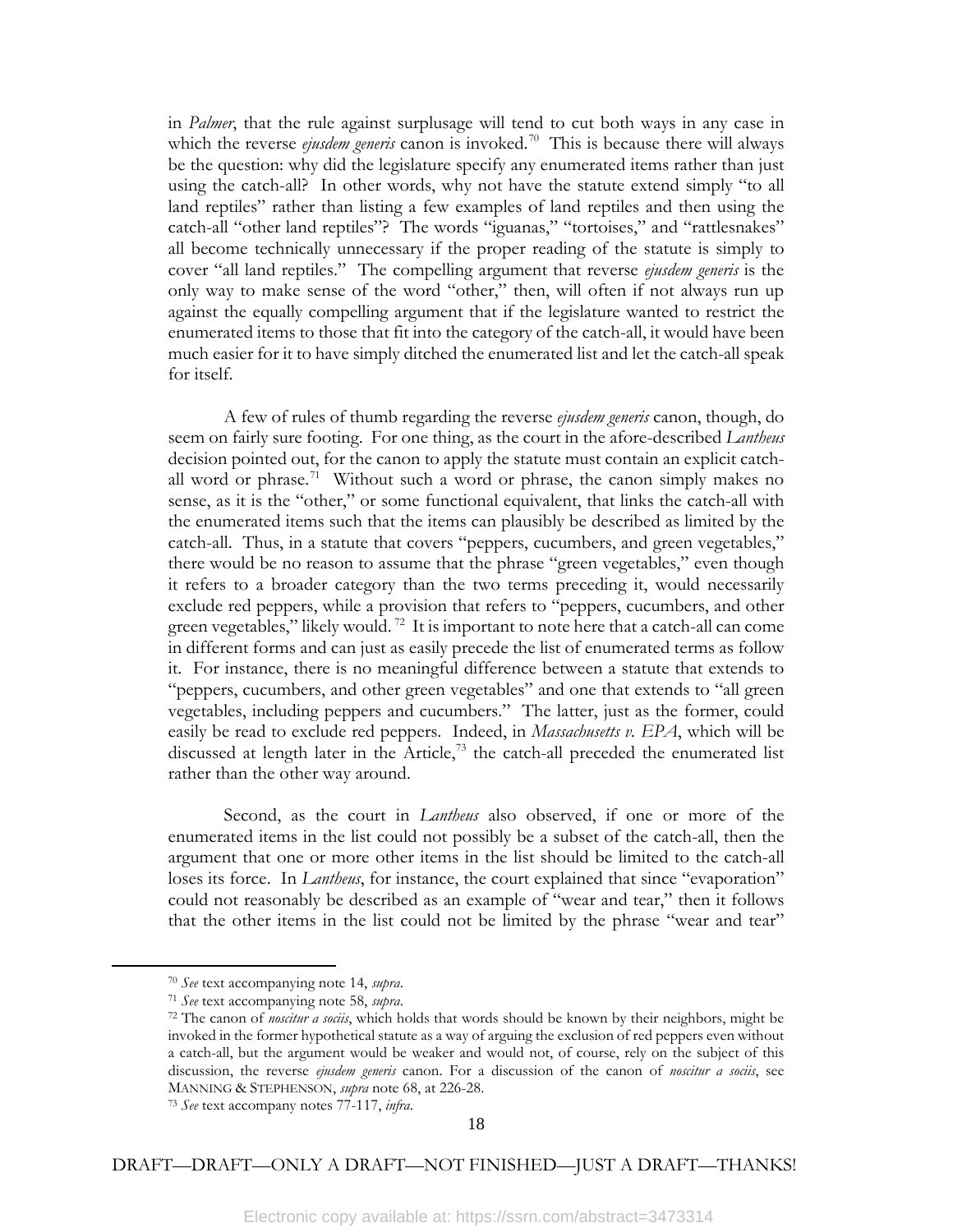either.<sup>[74](#page-20-0)</sup> A simpler example might be a statute that extends to "peppers, cucumbers, carrots, and other green vegetables." Since carrots are not green, the argument that the statute only covers green peppers and not red ones would seem to be exceedingly weak.

Third, it is probably the case that the longer the list of enumerated items that clearly fall within the catch-all, the stronger the argument that all of the items should be limited by the catch-all. Compare, for instance, a statute that refers to "Kansas City, Topeka, and other cities in Kansas" with one that refers to "Kansas City, Topeka, Lawrence, Olathe, Wichita, Overland Park, and other cities in Kansas." Which of the two statutes is more easily read to exclude Kansas City, Missouri? Not that the question is necessarily a slam dunk—some other contextual clue or piece of legislative history or the like might push in the opposite direction—but the statute with the long list of cities in Kansas is more clearly read to exclude the Missouri city since that long list is evidence that the author(s) of the statute had in mind exclusively cities within the state of Kansas.

On the other hand, unlike with regular *ejusdem generis*, it is not imperative that the list of enumerated items be at least two items long for the reverse *ejusdem generis*  canon to apply. The rationale for the requirement with the garden variety *ejusdem generis* is that without at least two items it becomes impossible to know what shared characteristic should be used to limit the items that fall under the catch-all. Thus, in a statute extending to "bananas and other foods," the argument that only foods that are fruits are covered by "other foods" is a weak one; perhaps the author only meant to include yellow foods, or long and slender foods, or all foods—it's impossible to tell. On the other hand, with reverse *ejusdem generis*, the principle that the reader can infer limits on the enumerated items from the nature of the catch-all phrase does not necessarily depend on the list of items being greater than one (although as noted above, the argument likely gets stronger as the list grows longer). In a statute extending to "peppers and other green vegetables," for instance, it is certainly plausible that the author intended to limit the statute to green peppers and not to include red or yellow ones.

Fourth, the more it is generally known that an enumerated item contains a subset that would not be covered if the catch-all is read to limit the item, the better the argument for applying the reverse *ejusdem generis* canon. Or to put it the opposite way, if a reasonable person would be surprised to find out that a subset of an enumerated item would be excluded if the catch-all were applied to limit that item, then it will be less plausible that the catch-all should be read in that manner. For instance, is it widely known that some iguanas swim? If the fact is widely known, then a statute extending to "iguanas, tortoises, rattlesnakes, and other land reptiles" would be more reasonably read to exclude marine iguanas then if the fact were exceedingly obscure. In the former case, the inference that the authors of the statute knew they were excluding a subset of iguanas and intended that result when they wrote the catchall is more plausible than if they had no idea there were swimming iguanas. In a

<span id="page-20-0"></span>l

<sup>74</sup> *See* text accompany note 59, *supra*.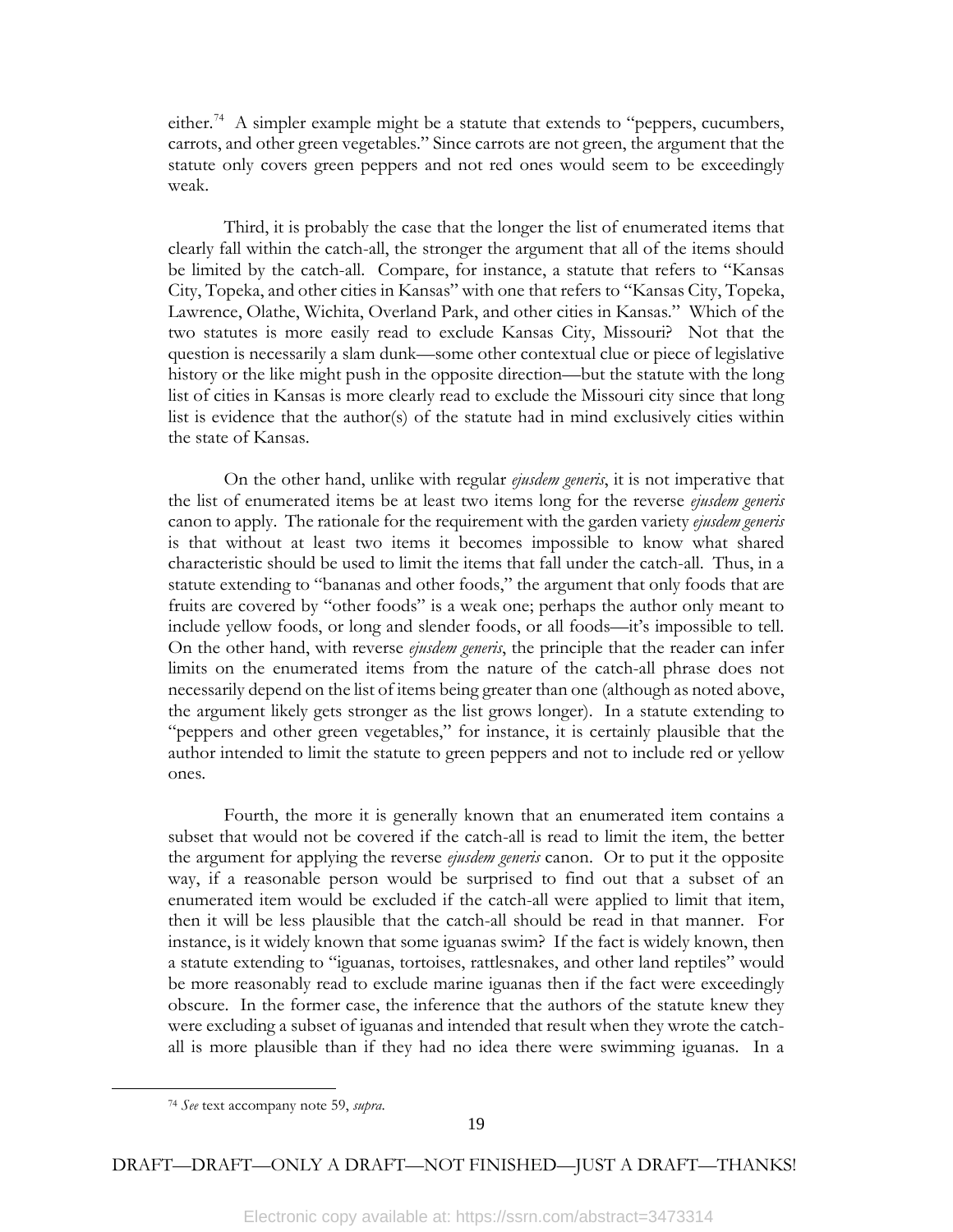situation where the fact is exceedingly obscure, it is more plausible (though by no means certain) that the authors did not intend to exclude anything with the catch-all, since they likely didn't know that there was anything to be excluded in the first place.

This principle will do obviously do more work in some cases than in others. Of the actually-decided cases described above, for instance, the principle would seem to have some force in the intoxicating liquor context. Did state legislators seeking to prohibit the sale of "spirituous, vinous, or malt liquors, or any other intoxicating liquors" intend to prohibit the sale of non-intoxicating malt liquors? One relevant question would be whether it was likely that the relevant legislators were aware of the existence of non-alcoholic malt beverages. If they were aware of the existence of such products, then one could make a strong argument that the legislators knew they were excluding them by referring to "intoxicating liquors" in the catch-all. Since it seems highly likely that the legislators were aware of the existence of non-intoxicating malt beverages, then it would seem that the California court in *Strickler* probably had a better view of the law than the Washington court did in *Hemrich*. Of course, this particular principle is not necessary to such a view—one could plausibly conclude, for instance, that the authors would have wanted to exclude non-intoxicating malt liquors even if they hadn't known of their existence—but it does make the case for exclusion stronger.

Fifth and finally, the most interesting and perhaps most important linguistic issue when it comes to deciding whether to apply the reverse *ejusdem generis* canon in any particular case has to do with the specificity or generality of the catch-all phrase. The more precise the catch-all, the stronger the case will generally be for applying the reverse *ejusdem generis* canon to limit the list of enumerated items. An amorphous, nebulous catch-all phrase, on the other hand, may represent nothing more than the author of the statute's attempt to find some word or phrase that can adequately describe the list of items rather than any intent to limit those items. One way of probing the level of precision of the catch-all phrase in any given case will generally be to ask how obviously it would in fact limit one or more of the enumerated items.

For example, perhaps you've been wondering as you've been reading this article whether it's really as clear as I've been suggesting that a marine iguana is not a "land reptile." After all, it's not like marine iguanas spend all of their time in the water. In fact, they can only spend about thirty minutes submerged under the water and spend most of their time on the land. What is a "land reptile" anyway? Is it an animal that can't spend any time at all in the water? One that spends most of its time on the land? I like to occasionally swim, but I don't think that means I'm not a "land mammal." Maybe the authors of the statute just used the phrase "land reptiles" because they needed some way to describe iguanas, tortoises, and rattlesnakes and didn't know what other phrase to use (assume they really, really didn't want to cover sea snakes). But imagine if the hypothetical statute specified more precisely what was covered by the catch-all. Imagine if it said, "iguanas, tortoises, rattlesnakes, and other reptiles that cannot remain submerged under water for more than ten minutes at a time." In that case, it would be clear that the authors of the statute intended to exclude marine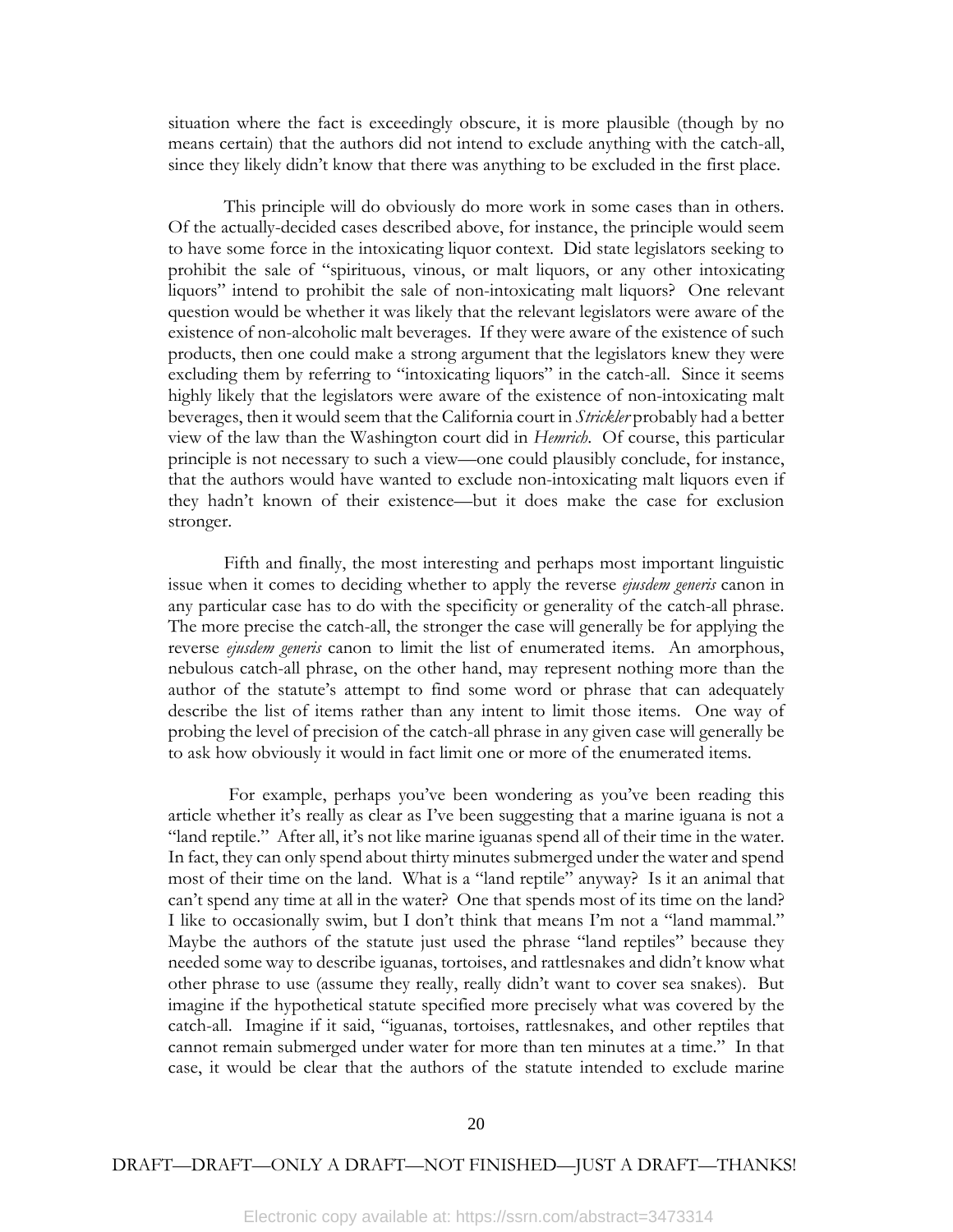iguanas. The case for employing the reverse *ejusdem generis* canon would be very strong indeed.

To return to one of our actual cases, consider again the continuing criminal enterprise statute that was the subject of the *Apodaca, Jerome, Delgado*, and *Williams-Davis* cases. Recall that the statute applies to defendants who act "in concert with five or more other persons with respect to whom such person occupies a position of organizer, a supervisory position, or any other position of management." The question is whether the statute should be read to exclude organizers or supervisors who do not have a managerial position. But the phrase "position of management" is hardly precise. It is quite possible, as the court in *Apodaca* suggested, that there really cannot be an organizer or supervisor who does not occupy a managerial position. Perhaps the phrase "position of management" was simply chosen as a phrase that would seem to accurately describe what organizers and supervisors have in common. If the phrase instead was something like "any other position in which the person can give orders and expect them to be followed by everybody in the enterprise," then it would be clear that organizers and supervisors who would not expect to have their orders followed would be excluded. Again, the more precise the catch-all, the more plausible the reverse *ejusdem generis* reading.

As I observed at the beginning of my discussion of statutory canons, for most judges in most cases, a canon will only be the starting point of the interpretive analysis. For one thing, most textual canons can be matched with other textual canons that point the other way.<sup>75</sup> Moreover, a substantive canon, such as the rule of lenity in criminal cases,[76](#page-22-1) might persuade a judge to err on the side of leniency, even if the textual canon would argue for punishment (that's how I would have decided the piracy case, for what it's worth, had I been the Chief Justice in 1818 rather than John Marshall). Beyond that, however, for those judges who believe that looking at legislative history or engaging in purposive analysis are valid methods of interpretation, these sources might very well determine the case, either consistently or inconsistently with the canon. For example, even if I thought the case for applying the reverse *ejusdem generis* canon in the intoxicating liquor cases was weak, I would almost certainly come down in favor of excluding non-intoxicating malt beverages on the ground that the purpose of the legislature was almost certainly to prevent intoxication and not to pursue a senseless vendetta against certain kinds of liquids. The point of the analysis in this section, then, has simply been to suggest certain factors that might weigh more or less heavily in one direction or the other when one decides whether to apply the reverse *ejusdem generis* canon in any particular case.

#### III. Reverse *Ejusdem Generis* and *Massachusetts v. EPA*

<span id="page-22-0"></span>l

<sup>75</sup> Here is my obligatory citation to Llewellan's classic piece: Karl N. Llewellan, *Remarks on the Theory of Appellate Decision and the Rules or Canons About How Statutes Are to be Construed*, 3 VAND. L. REV. 395 (1950). The literature on the usefulness of the canons is extensive. For examples, see Richard A. Posner, *Statutory Interpretation—In the Classroom and in the Courtroom,* 50 U. CHI. L. REV. 800 (1983); Jonathan R. Macey & Geoffrey P. Miller, *The Canons of Statutory Construction and Judicial Preferences* 45 VAND. L. REV. 647 (1992); Michael Sinclair, *"Only a Sith Thinks Like That": Llewellyn's "Dueling Canons," One to Seven,* 50 N.Y.L. SCH. L. REV. 919 (2006).

<span id="page-22-1"></span><sup>76</sup> *See* n. 15, *supra*.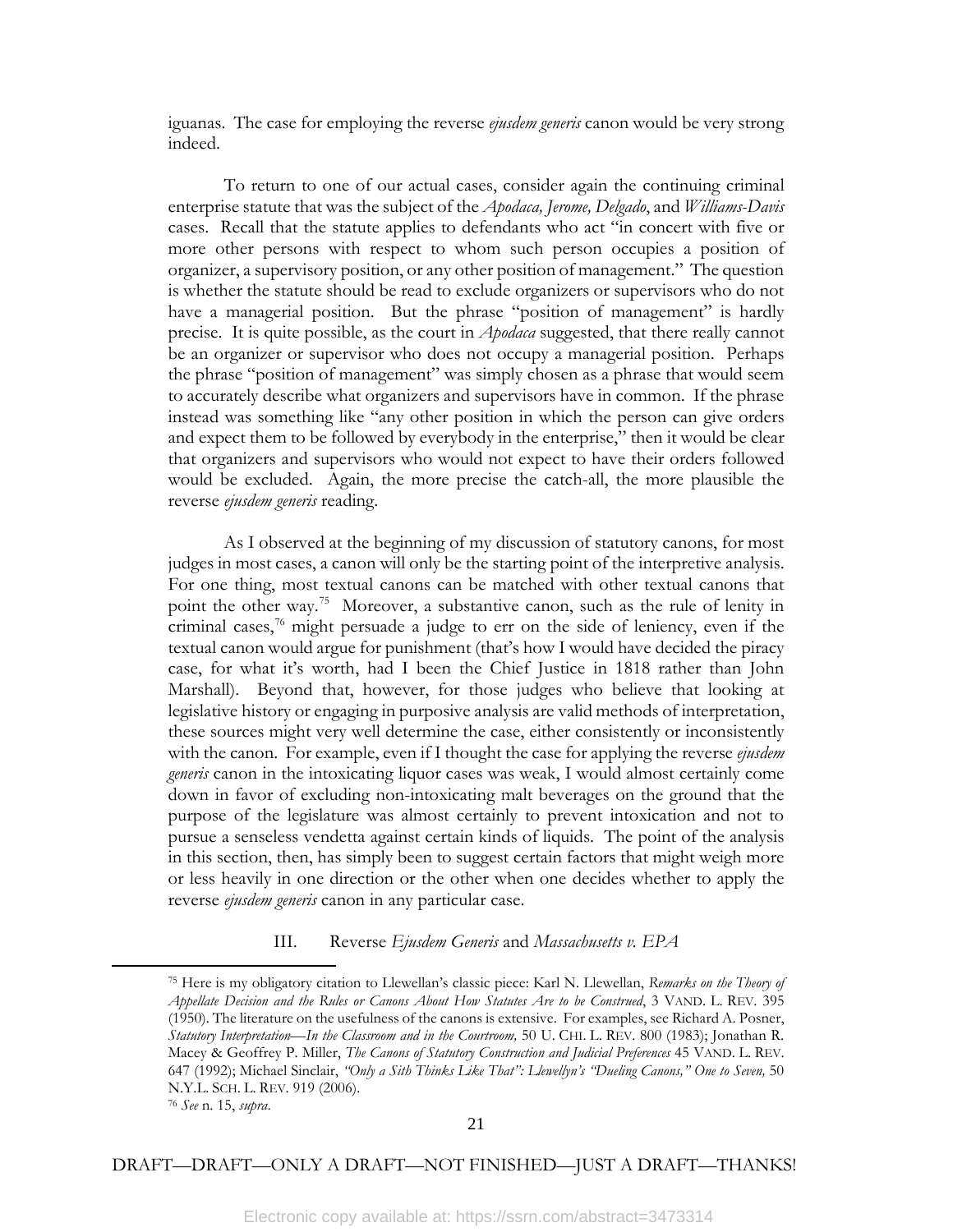In the 2007 landmark case of *Massachusetts v. Environmental Protection Agency*, [77](#page-23-0) the Supreme Court upheld a challenge to EPA's decision that it could not and would not regulate greenhouse gases under the Clean Air Act.<sup>78</sup> One of the three major issues in the case involved the question of whether the Clean Air Act gave EPA jurisdiction to regulate greenhouse gases.<sup>[79](#page-23-2)</sup> The issue turned on the interpretation of a statutory provision that the government argued should be read according to the reverse *ejusdem generis* canon, although the government did not actually name the canon, most likely because it did not recognize that there was such a canon. Part A of this section lays out at some length how the parties and judges in the case discussed the statutory issue and then Part B argues that the government's (and the Court's) failure to recognize that the statutory language posed a recurring interpretive issue resulted in a highly unsatisfying discussion of the proper meaning of the statute. Given the extreme importance of the underlying issue in the case, this result was regrettable and unfortunate. My hope is by calling attention to the reverse *ejusdem generis* canon, this Article will make it far less likely that such a problem will occur in the future.

# A. *Reverse* Ejusdem Generis *Without* "*Reverse* Ejusdem Generis"

# *1. Before the Agency*

Section 202(a)(1) of the Clean Air Act provides: "The [EPA] Administrator shall by regulation prescribe . . . standards applicable to the emission of any air pollutant from any class or classes of new motor vehicles or new motor vehicle engines, which in his judgment cause, or contribute to, air pollution which may reasonably be anticipated to endanger public health or welfare.<sup>"80</sup> Section 302(g) of the Act then defines the term "air pollutant" to mean the following:

any air pollution agent or combination of agents, including any physical, chemical, biological, radioactive (including source material, special nuclear material, and byproduct material) substance or matter which is emitted into or otherwise enters the ambient air. $81$ 

In 1999, a number of environmental groups petitioned the EPA, asking it to regulate greenhouse gas emissions from vehicles under the Clean Air Act. Fifteen months later, EPA requested public comment on all the issues raised in the petition,

<span id="page-23-2"></span><span id="page-23-1"></span><span id="page-23-0"></span>l

<sup>77</sup> 549 U.S. 497 (2007).

<sup>78</sup> Scholarly commentary on *Massachusetts v. EPA* is extensive. For examples, see, *e.g.*, Kathryn A. Watts & Amy J. Wildermuth, Massachusetts v. EPA: *Breaking New Ground on Issues Other than Global Warming*, 102 NW. U. L. REV. 1029 (2008); Lisa Heinzerling, *Climate Change in the Supreme Court*, 38 ENVTL L. 1 (2008); Andrew P. Morriss, *Litigating to Regulate:* Massachusetts v. Environmental Protection Agency, 2007 CATO SUP. CT. REV. 193.

<sup>79</sup> The other major issues in the case, which I will not discuss here, involved Article III standing and a challenge to the agency's determination that even if the Clean Air Act gave EPA jurisdiction to regulate greenhouse gases, the agency would not choose to exercise that jurisdiction in light of several policy reasons. The Court held against EPA on both issues.

<sup>80</sup> 42 U.S.C. sec. 7521(a)(1).

<span id="page-23-4"></span><span id="page-23-3"></span><sup>81</sup> 47 U.S.C. sec. 7602(g).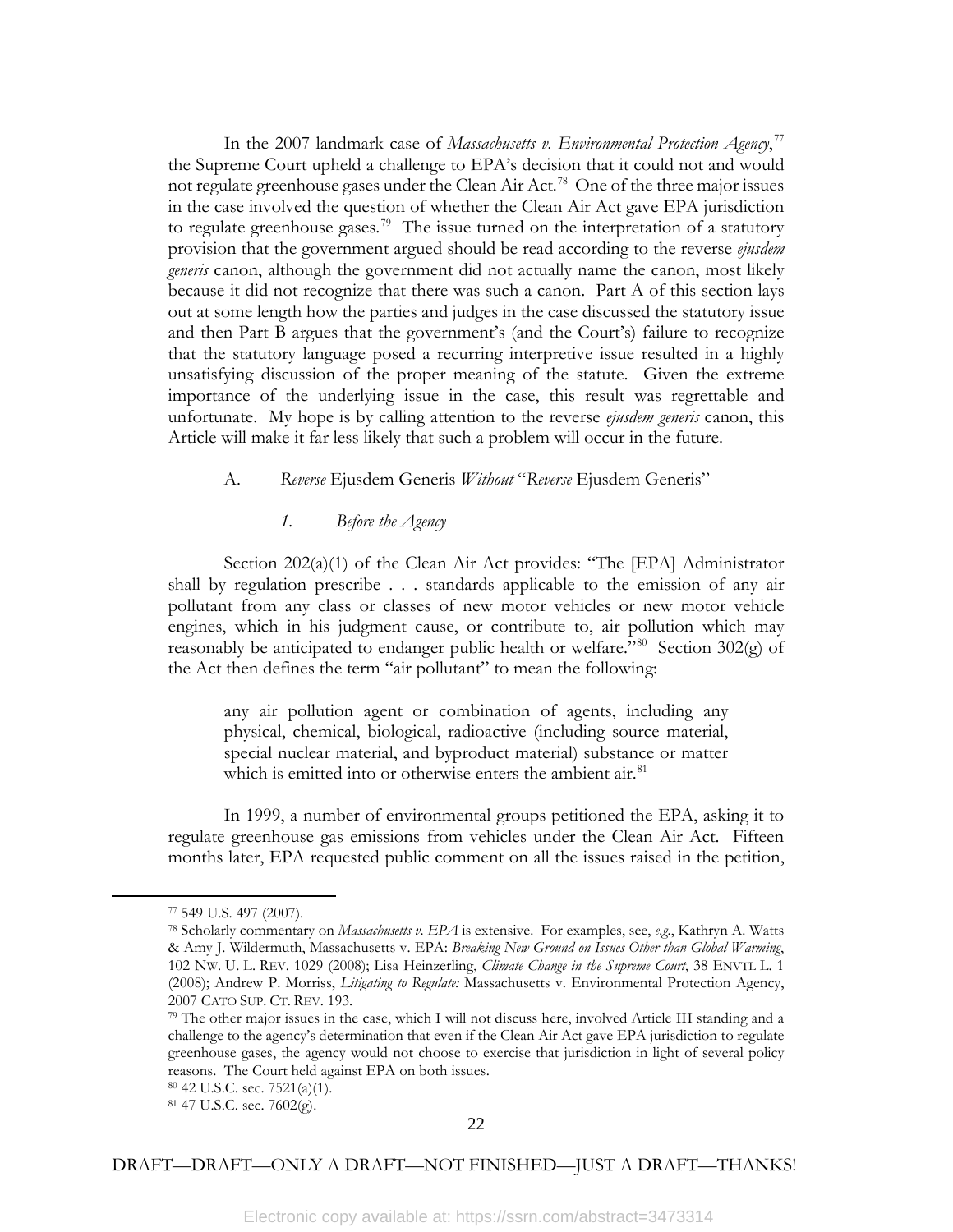including whether the agency possessed jurisdiction to regulate greenhouse gases under the statute. The agency received nearly fifty thousand comments from interested parties.[82](#page-24-0) In August of 2003, the General Counsel of EPA, Robert E. Fabricant, wrote a memorandum to the agency's Acting Administrator, Marianne L. Horinko, in which he explained his conclusion that the Clean Air Act "does not authorize EPA to regulate for global climate change purposes" and that therefore "CO2 and other GHGs cannot be considered 'air pollutants' subject to the CAA's regulatory provisions."[83](#page-24-1) This conclusion differed from the interpretation of the statute offered by two prior EPA General Counsels, both of whom had previously expressed their view that the statute did authorize the agency to regulate greenhouse gases.<sup>[84](#page-24-2)</sup>

Fabricant's argument was not first and foremost focused on the language of section  $302(g)$ , but rather on a collection of observations about the Clean Air Act as a whole, all of which led to his conclusion that greenhouse gases could not possibly be considered an "air pollutant" under the statute. Most centrally, Fabricant relied heavily on the Supreme Court's decision in *Food and Drug Administration v. Brown & Williamson*, [85](#page-24-3) in which the Court held that the Food and Drug Control Act did not authorize the Food and Drug Administration to regulate tobacco. Key to that decision was the notion that if Congress had intended to give the agency expansive and unexpected authority to regulate an important aspect of the nation's economy, it would have said so explicitly.<sup>[86](#page-24-4)</sup> Like the FDCA, which lacked any sort of explicit delegation to the FDA to regulate tobacco, so too, according to the Fabricant memo, did the Clean Air Act lack any sort of explicit delegation to the EPA to address the problem of climate change. "In light of [*Brown & Williamson*]," Fabricant wrote, "it is clear that an administrative agency properly awaits congressional direction on a fundamental policy issue such as global climate change, instead of searching for new authority in an existing statute that was not designed or enacted to deal with that issue."<sup>[87](#page-24-5)</sup> In addition to relying on *Brown & Williamson*, Fabricant also advanced several other arguments about the nature and structure of the Clean Air Act to support his position.<sup>88</sup> Based

<span id="page-24-2"></span><span id="page-24-1"></span><span id="page-24-0"></span>l

<sup>82</sup> Environmental Protection Agency, Notice of Denial of Petition for Rulemaking, Control of Emissions from New Highway Vehicles and Engines, 68 Fed. Reg. 52922, 52924 (Sept. 8, 2003) [hereinafter *Denial of Petition*].

<sup>83</sup> Memorandum from Robert E. Fabricant to Marianne L. Horinko, EPA's Authority to Impose Mandatory Controls to Address Global Climate Change Under the Clean Air Act (August 28, 2003) [hereinafter *Fabricant Memo*].

<sup>&</sup>lt;sup>84</sup> See id. at 1-3 (describing the position of prior General Counsels).

<span id="page-24-3"></span><sup>85</sup> 529 U.S. 120 (2000).

<span id="page-24-4"></span><sup>86</sup> *See id*. at 159 ("In extraordinary cases . . . there may be reason to hesitate before concluding that Congress has intended . . . an implicit delegation [to an agency to fill in statutory gaps] . . . This is hardly an ordinary case. Contrary to its representations to Congress since 1914, the FDA has now asserted jurisdiction to regulate an industry constituting a significant portion of the American economy.")

<span id="page-24-5"></span><sup>87</sup> *Fabricant Memo*, *supra* n. 83, at 4.

<span id="page-24-6"></span><sup>88</sup> First, the memo pointed to other provisions of the Clean Air Act supporting Fabricant's view that Congress intended only to give the EPA authority to research greenhouse gases and their relationship to climate change rather than to regulate for the purposes of addressing climate change. *Id*. at 10. Second, the memo argued that the Act's separate section on stratospheric ozone depletion demonstrated that when Congress wanted the EPA to be able to regulate global (rather than local) atmospheric issues, it provided specific and express authority for that regulation. *Id*. Finally, the memo argued that since the Clean Air Act's ambient air quality or "NAAQS" program was "fundamentally ill-suited" to addressing global climate change, Congress could not have intended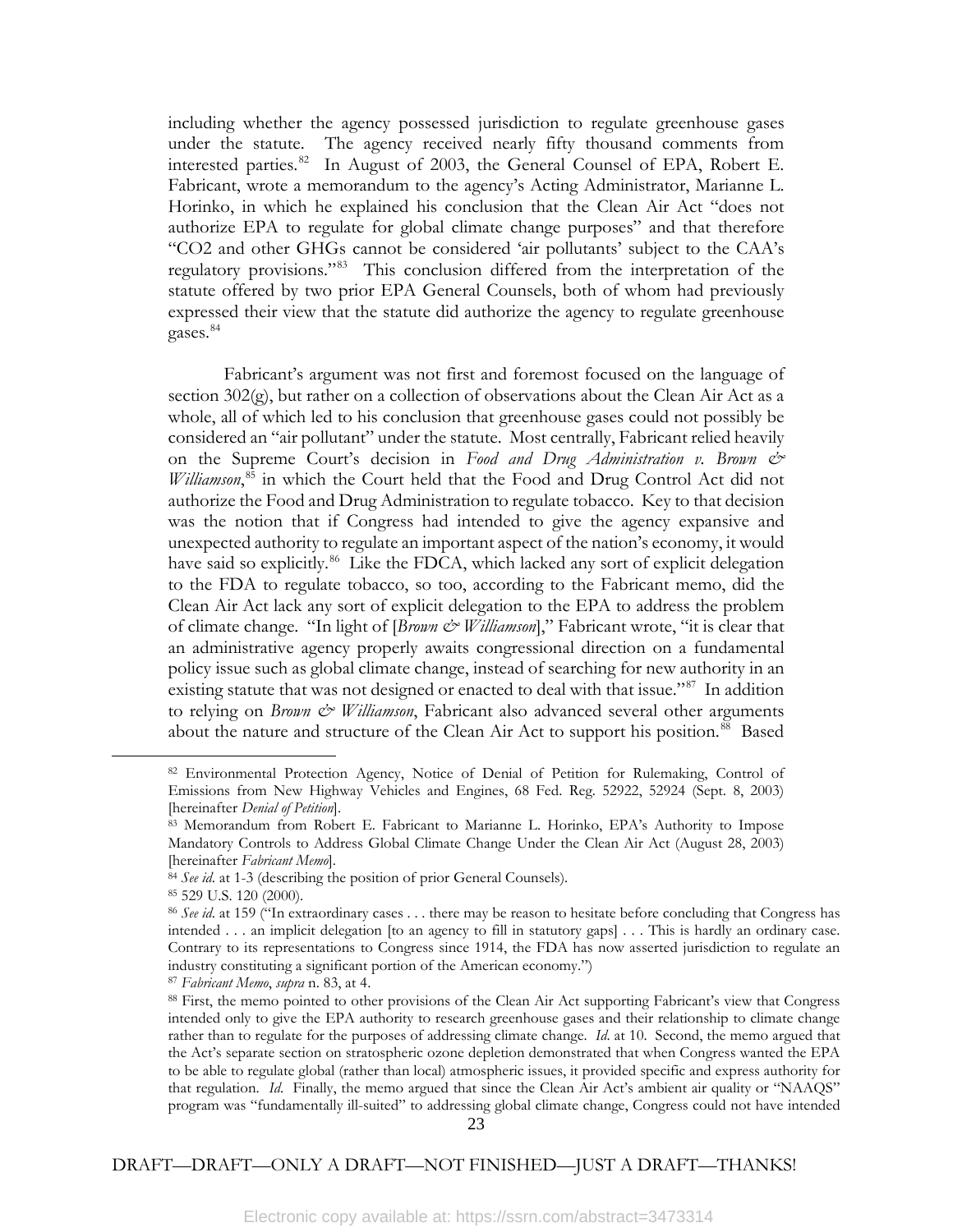on all of these arguments, the Fabricant memo concluded that, "the CAA does not authorize regulation to address global climate change."<sup>[89](#page-25-0)</sup>

Fabricant's textual analysis—that greenhouse gases are not "air pollutants" for purposes of section  $302(g)$  of the Act—followed from this conclusion.<sup>90</sup> The memo does engage briefly in an examination of the text of the statute and relies on a reverse *ejusdem generis* argument without naming it as such, but the linguistic analysis facilitates the memo's conclusion rather than drives it. The core passage from the body of the memo is this one:

The root of the definition  $\left[\text{in section } 302\text{(g)}\right]$  indicates that for a substance to be an "air pollutant," it must be an "agent" of "air pollution." Because EPA lacks CAA regulatory authority to address global climate change, the term "air pollution" as used in the regulatory provisions cannot be interpreted to encompass global climate change. Thus, CO2 and other GHGs are not "agents" of air pollution and do not satisfy the CAA section 302(g) definition of "air pollutant" for purposes of those provisions.<sup>[91](#page-25-2)</sup>

Connected to this passage is a footnote where Fabricant criticizes previous EPA interpretations of the relevant provision:

[T]he Cannon memorandum interpreted "air pollutant" to mean "any physical, chemical biological, radioactive . . . substance or matter which is emitted into or otherwise enters "ambient air"—in other words, virtually anything entering the ambient air regardless of whether it pollutes the air. In arriving at this interpretation, the Cannon memorandum failed to address, and effectively read out, the "air pollution agent" language at the core of the definition, thereby ignoring traditional rules of statutory construction.<sup>[92](#page-25-3)</sup>

The footnote continues with a discussion of the provision's legislative history:

The CAA's legislative history confirms that "air pollutant agent" is integral to the meaning of "air pollutant." The original definition of "air pollutant," added in 1977, included only the core of the definition in effect today—"any air pollutant agent or combination of such

<span id="page-25-0"></span>l

for the EPA to have regulatory authority over greenhouse gases. The NAAQS program requires states to develop plans to achieve ambient air quality standards for so-called "criteria pollutants" within their borders, but such a requirement makes little sense, according to Fabricant, when it comes to substances like greenhouse gases that do not stay local and instead mix relatively uniformly in the atmosphere around the globe. *Id.* at 7 ("The statutory NAAQS implementation regime is fundamentally inadequate when it comes to a substance like CO2, which is emitted globally and has relatively homogenous concentrations around the world.").

<sup>89</sup> *Id.* at 10.

<span id="page-25-1"></span><sup>90</sup> *Id*. at 10 ("Because the CAA does not authorize regulation to address climate change, it follows that CO2 and other GHGs, as such, are not air pollutants under the CAA's regulatory provisions."). <sup>91</sup> *Id*. 92 *Id.* at 10, n.9.

<span id="page-25-3"></span><span id="page-25-2"></span>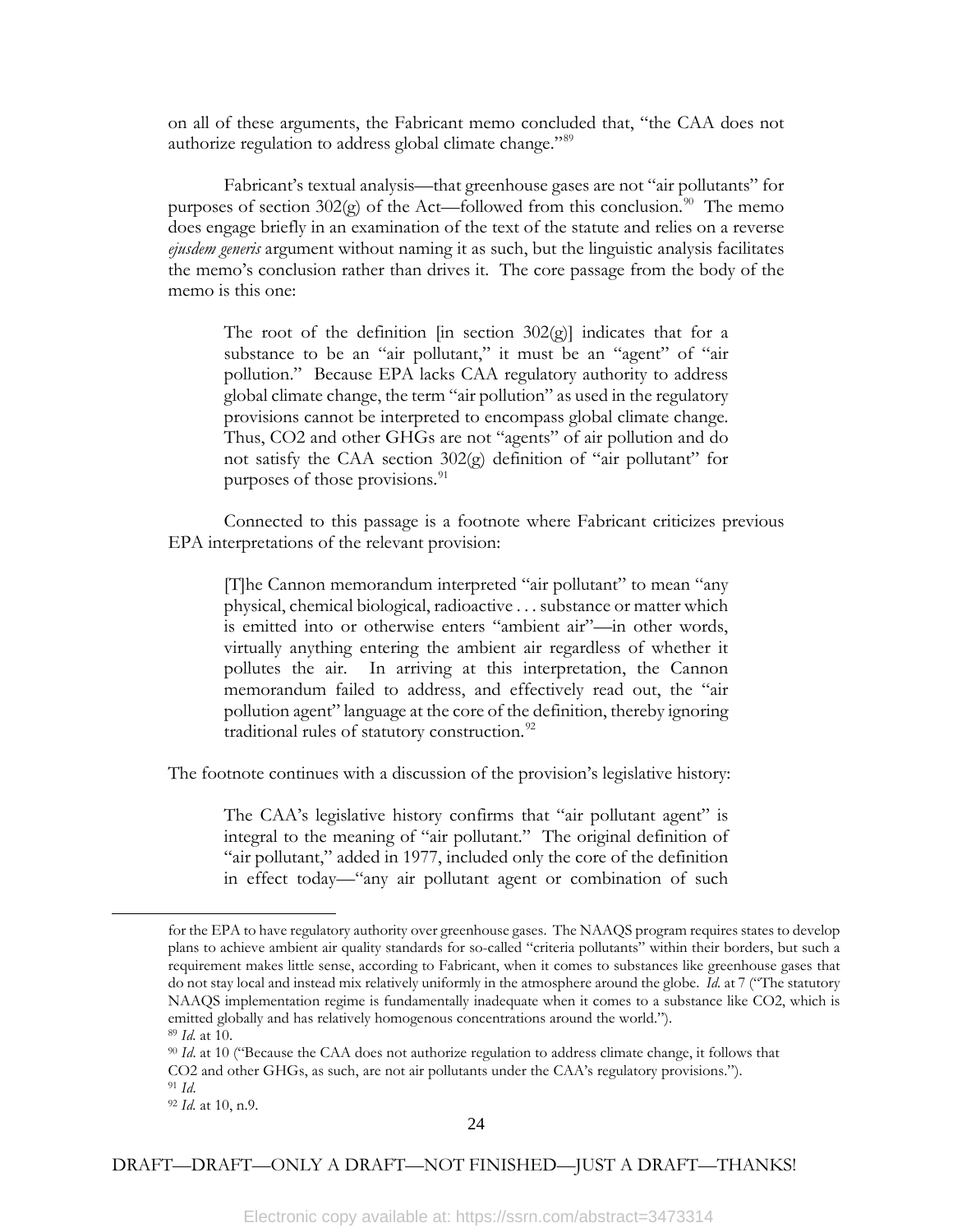agents." In 1977 when Congress sought to address air pollution stemming from radioactive materials, the phrase "including any physical, chemical, biological, radioactive . . . substance or matter which is emitted into or otherwise enters ambient air" was added to the definition. While Congress did not explain the addition, its context made its purpose clear—to establish that virtually any type of substance, including radioactive substances, *could be* an air pollution agent. If Congress had instead intended to establish that an air pollutant is any physical, biological, chemical or radioactive substance entering the air, however, it presumably would have dropped the "agent" language from the definition as moot. $93$ 

When EPA issued its final denial of the petition to regulate greenhouse gases on September 8, 2003, it specifically adopted the Fabricant memo "as the position of the Agency for purposes of deciding th[e] petition and for all other relevant purposes under the CAA."<sup>[94](#page-26-1)</sup> The agency's analysis tracked the Fabricant memorandum closely, relying heavily on *Brown & Williamson* and focusing on the same aspects of the Clean Air Act relied upon by Fabricant to conclude that the "CAA does not authorize regulation to address concerns about global climate change."[95](#page-26-2) Like the Fabricant memo, EPA's notice explained that its interpretation of section 302(g) "follow[ed] from this conclusion."[96](#page-26-3) The agency then reiterated verbatim the passage from the Fabricant memo quoted above (without including the memo's language from the footnote regarding the Cannon opinion or the statute's legislative history) to conclude that greenhouse gases "are not 'agents' of air pollution and do not satisfy the CAA section 302(g) definition of 'air pollutant' for purposes of those provisions."<sup>[97](#page-26-4)</sup> In a footnote, the agency observed that: "As General Counsel Fabricant notes in his memorandum, a substance does not meet the CAA definition of 'air pollutant' simply because it is a 'physical, chemical, biological, radioactive . . . substance or matter which is emitted into or otherwise enters the ambient air.' It must also be an 'air pollution agent.""<sup>[98](#page-26-5)</sup>

# *2. At the D.C. Circuit*

A group of states, localities, and non-government organizations filed suit directly in the D.C. Circuit Court of Appeals, challenging EPA's denial of the petition. In 2005, that court issued a 2-1 decision in favor of the agency.<sup>[99](#page-26-6)</sup> Neither of the two judges in the majority addressed the statutory construction issue at all, as each relied

<span id="page-26-5"></span><span id="page-26-4"></span><span id="page-26-3"></span><span id="page-26-2"></span><span id="page-26-1"></span><span id="page-26-0"></span>l

<sup>93</sup> *Id*. at 10-11, n. 9.

<sup>94</sup> *Denial of Petition*, *supra* n. 82, at 52925.

<sup>95</sup> *Id*. at 52928.

<sup>96</sup> *Id*. ("It follows from this conclusion, that GHGs, as such, are not air pollutants under the CAA's regulatory provisions.").

<sup>97</sup> *Id.* 98 *Id*. at 52929 n. 3.

<span id="page-26-6"></span><sup>99</sup> Massachusetts v. Environmental Protection Agency, 415 F.3d 50 (D.C. Cir. 2005).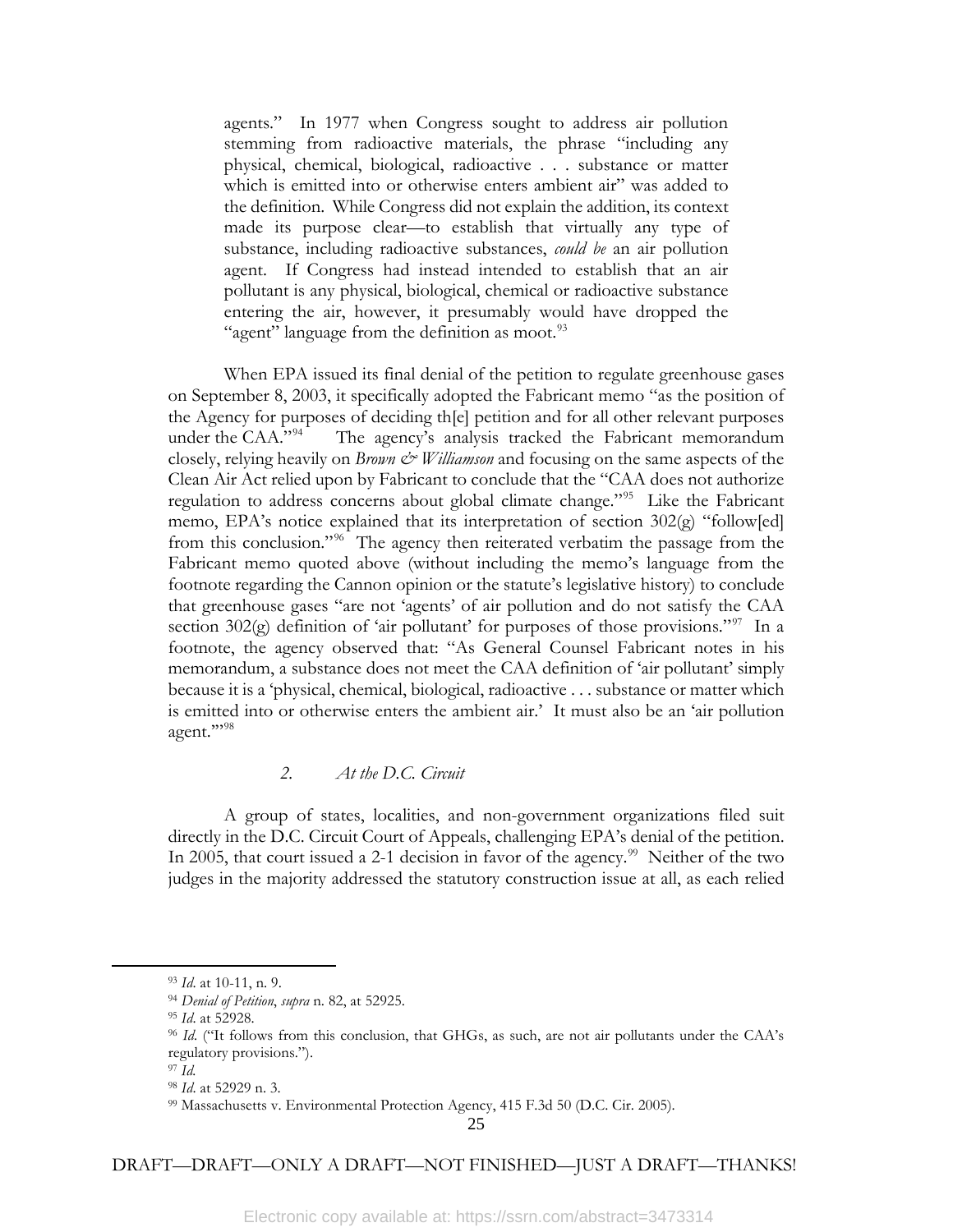on an alternative theory to reject the petitioners' challenge.<sup>100</sup> Only Judge Tatel in dissent addressed the statutory question, and for him, the issue was straightforward and seemingly quite easy. Quoting section  $302(g)$ , Tatel concluded that, "[t]his exceedingly broad language plainly covers GHGs emitted from motor vehicles: they are 'physical [and] chemical . . . substance[s] or matter . . . emitted into . . . the ambient air."<sup>101</sup> Tatel also cited a separate provision in the Act which specifically refers to carbon dioxide as an "air pollutant,"[102](#page-27-2) and based on this provision and the clear language of section 302(g), concluded that: "Faced with such language, a court—as well as an agency—would normally end the analysis here and conclude that GHGs are 'air pollutants,' since '[w]e `must presume that a legislature says in a statute what it means and means in a statute what it says. . . . When the words of a statute are unambiguous . . . this first canon is also the last: judicial inquiry is complete."<sup>[103](#page-27-3)</sup> The agency's interpretation, in other words, failed *Chevron* step one.<sup>[104](#page-27-4)</sup>

In the rest of his discussion of the statutory interpretation issue, Judge Tatel considered the government's arguments that other aspects of the statute as a whole (*e.g.*, the *Brown & Williamson* point) showed that Congress could not have intended the agency to regulate greenhouse gases and concluded that these arguments did not suffice to rebut the plain meaning of the statute.<sup>[105](#page-27-5)</sup> Without discussing the government's reverse-*ejusdem-generis-*inspired "air pollution agent" argument at all, Judge Tatel found that: "In sum, GHGs plainly fall within the meaning of "air pollutant" in section  $302(g)$  and therefore in section  $202(a)(1)$ . If 'in [the Administrator's] judgment' they 'cause, or contribute to, air pollution which may reasonably be anticipated to endanger public health or welfare,' . . . then EPA has authority—indeed, the obligation—to regulate their emissions from motor vehicles."<sup>[106](#page-27-6)</sup>

# 3. *At the Supreme Court*

The Supreme Court granted cert in the case, heard oral argument, and in a 5- 4 decision written by Justice Stevens, somewhat surprisingly held against the agency. On the question of how to interpret section  $302<sub>(g)</sub>$ , the government's brief reiterated all of the same arguments raised by the Fabricant memo, the agency's denial of the petition, and the government itself before the lower court, but it also provided slightly more substance on the reverse *ejusdem generis* argument, though still not recognizing that an actual canon of construction was at play. The Solicitor General argued:

<span id="page-27-2"></span><span id="page-27-1"></span><span id="page-27-0"></span>l

<sup>100</sup> Specifically, Judge Randolph found that the agency's policy reasons for not regulating were sufficient to uphold its decision, see *id.* at 56-59, while Judge Sentelle found that the challengers lacked standing under Article III of the Constitution to bring the suit, see *id*. at 59-61.

<sup>&</sup>lt;sup>101</sup> *Id.* at 67 (Tatel, J., dissenting).

<sup>102</sup> *See* 42 U.S.C. sec 7403(g) (instructing the Administrator to research "nonregulatory strategies and technologies for preventing or reducing multiple air pollutants, including sulfur oxides, nitrogen oxides, heavy metals, PM-10 (particulate matter), carbon monoxide, and carbon dioxide.").

<sup>103</sup> Massachusetts v. EPA, 415 F.3d at 68 (citations omitted).

<span id="page-27-5"></span><span id="page-27-4"></span><span id="page-27-3"></span><sup>104</sup> *Id*.

<span id="page-27-6"></span><sup>105</sup> *Id*. at 68-73. <sup>106</sup> *Id*. at 73.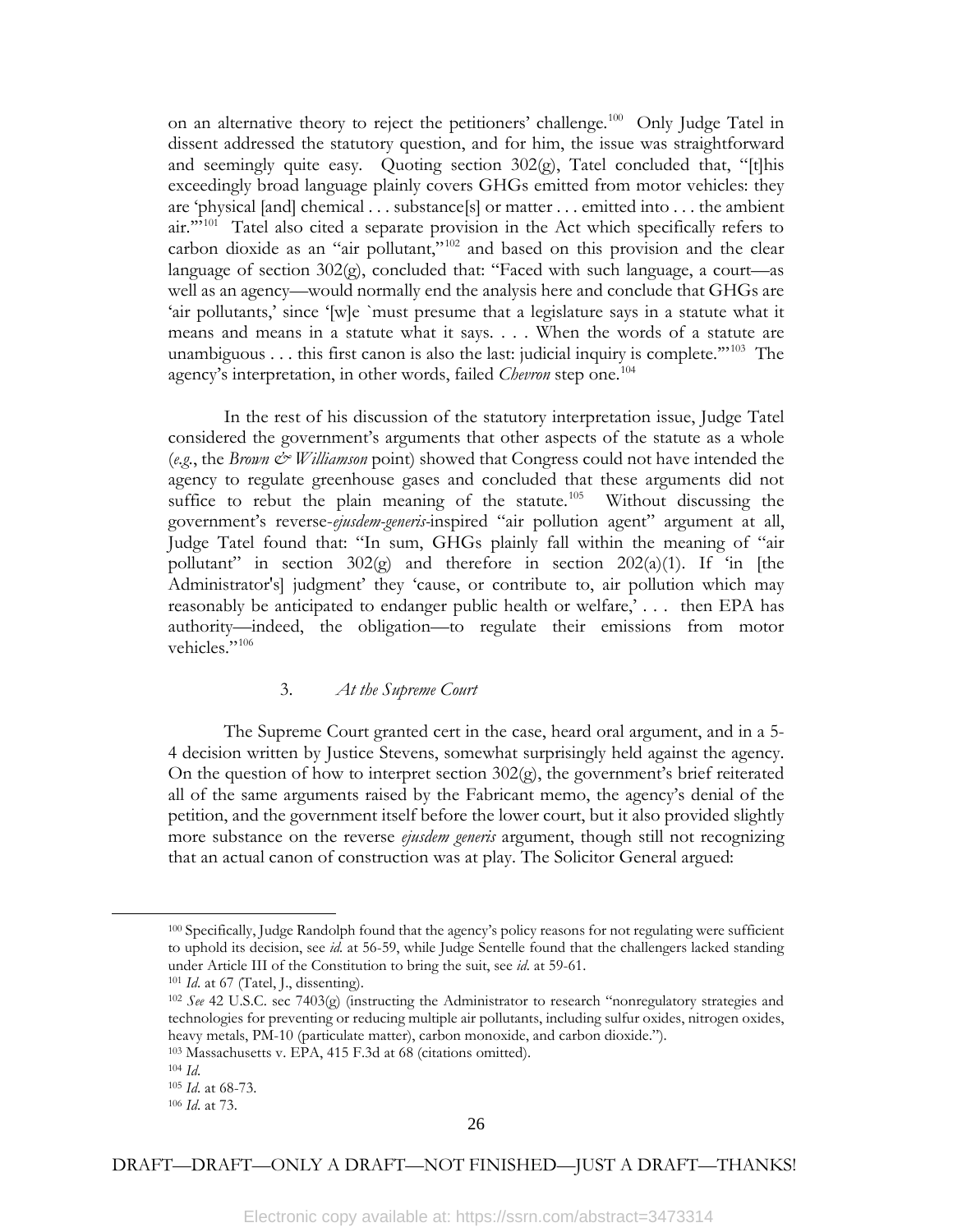In petitioner's view, the statutory phrase "any air pollution agent or combination of such agents" is essentially superfluous, because anything that could be viewed as falling with the subsequent "including" phrase, standing alone, necessarily qualifies as an "air pollutant." But EPA reasonably rejected that view, in favor of an interpretation that gives "air pollution agent" independent meaning. There is no textual difficulty in that approach, under which the "including" phrase merely illustrates the kinds of substances that can qualify as "air pollution agents" without also mandating inclusion of substances that do not, in the agency's expert view, contribute to "air pollution." The phrase "any American automobile, including any truck or minivan," would not naturally be construed to encompass a foreign-manufactured minivan, and the same principle governs here.<sup>[107](#page-28-0)</sup>

In their reply brief, the petitioners responded to the government's argument this way:

Respondents also now attempt to bolster their extra-textual analysis of the relevant provisions of the Clean Air Act with arguments based on the language of these provisions; these arguments are unpersuasive. EPA's argument from text amounts to this: "air pollution agents" must have "independent meaning" beyond the items listed in section 302(g)'s "including" clause, and that independent meaning constrains interpretation of the phrase "any chemical, physical … substance or matter." Only those chemical or physical substances that are also "air pollution agents" are covered by the Act. EPA has, however, provided no interpretation of the phrase "air pollution agent" beyond saying that this term does not include greenhouse gases under the Act's "regulatory provisions." . . . Contrary to the Solicitor General's suggestion, petitioners' interpretation gives independent meaning to the phrase "air pollution agent" (Pet. Br. 14), and thus does not render this term "superfluous." [108](#page-28-1)

The petitioners' response to the hypothetical "North American vehicle" statute was remarkable in light of the central argument of this Article. In a footnote attached to the previously quoted passage, the petitioners wrote: "The government's inattention to the statutory text is pointedly illustrated by its invention of hypothetical statutory text as a reason why this statutory text—the relevant provisions of the Clean Air Act— should be read in a particular way."<sup>[109](#page-28-2)</sup>

In his majority opinion reversing the D.C. Circuit, Justice Stevens paid nearly no attention at all to the government's reverse *ejusdem generis* without "reverse *ejusdem generis*" argument. For Stevens, like for Judge Tatel, the language of section 302(g) was

<span id="page-28-2"></span><span id="page-28-1"></span><span id="page-28-0"></span>l

<sup>107</sup> Brief for the Federal Respondent, Massachusetts v. Environmental Protection Agency, No. 05-1120 (2006), at 34.

<sup>108</sup> Reply Brief for Petitioners, Massachusetts v. Environmental Protection Agency, No. 05-1120 (2006), at 13-14.

<sup>109</sup> *Id*. at 14, n. 10.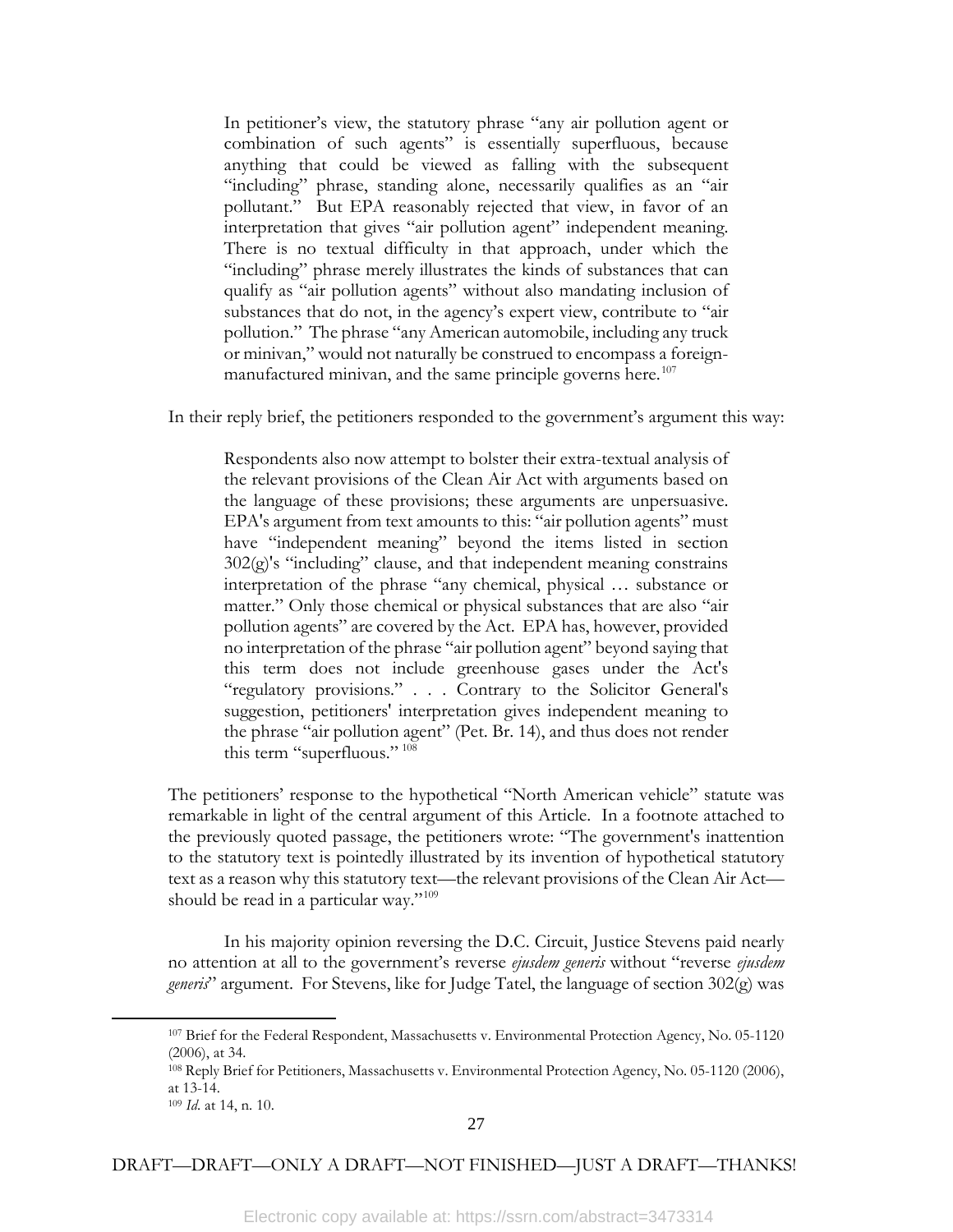crystal clear. "On the merits, the first question is whether section  $202(a)(1)$  of the Clean Air Act authorizes EPA to regulate greenhouse gas emissions," Stevens wrote, "We have little trouble concluding that it does."<sup>[110](#page-29-0)</sup> In response to the agency's argument that Congress did not intend EPA to regulate substances that cause climate change, Stevens wrote: "The statutory text forecloses EPA's reading. The Clean Air Act's sweeping definition of 'air pollutant' . . . embraces all airborne compounds of whatever stripe, and underscores that intent through the repeated use of the word 'any.' . . . The statute is unambiguous."<sup>[111](#page-29-1)</sup>

In dissent, Justice Scalia argued that the majority's approach to section 302(g) was a "significant error."[112](#page-29-2) For Scalia, the government's reverse *ejusdem generis* reading of the statute was at least as plausible as the majority's interpretation and therefore deserved deference under *Chevron* step-one. Scalia's analysis of the issue is the most in-depth provided by anybody involved in the case, but even he appeared unaware that courts had been addressing the interpretive problems posed by statutes like section 302(g) for years, either under the reverse *ejusdem generis* label or otherwise. Scalia's analysis is worth quoting at length:

In order to be an "air pollutant" under the Act's definition, the "substance or matter [being] emitted into . . . the ambient air" must also meet the first half of the definition—namely, it must be an "air pollution agent or combination of such agents." The Court simply pretends this half of the definition does not exist. . . . Often . . . the examples standing alone are broader than the general category, and must be viewed as limited in light of that category. The Government provides a helpful (and unanswered) example: [reciting the government's "any American automobile" example] The general principle enunciated—that the speaker is talking about American automobiles—carries forward to the illustrative examples (truck and minivans), and limits them accordingly, even though in isolation they are broader. Congress often uses the word "including" in this manner [citing three examples<sup>113</sup>] In short, the word "including" does not require the Court's (or the petitioners') result. It is perfectly reasonable to view the definition of "air pollutant" in its entirety . . . This is precisely the conclusion EPA reached. [quoting from the agency's denial of the petition for rulemaking] Once again, in the face of textual

<span id="page-29-3"></span><span id="page-29-2"></span><span id="page-29-1"></span><span id="page-29-0"></span>l

<sup>110</sup> *Massachusetts v. EPA*, 549 U.S. at 528.

<sup>111</sup> *Id*. at 529. 112 *Id*. at 555 (Scalia, J., dissenting).

<sup>113</sup> The examples are 28 U.S.C. sec. 1782(a) (referring to "a proceeding in a foreign or international tribunal, including criminal investigations conducted before formal accusation"); 2 U.S.C. sec 54(a) ("The Clerk of the House of Representatives shall, at the request of a Member of the House of Representatives, furnish to the Member, for official use only, one set of a privately published annotated version of the United States Code, including supplements and pocket parts"); and 22 U.S.C. sec 2304(b)(1) ("the relevant findings of appropriate international organizations, including nongovernmental organizations"). *Massachusetts v. EPA*, 549 U.S. at 557 (Scalia, J., dissenting).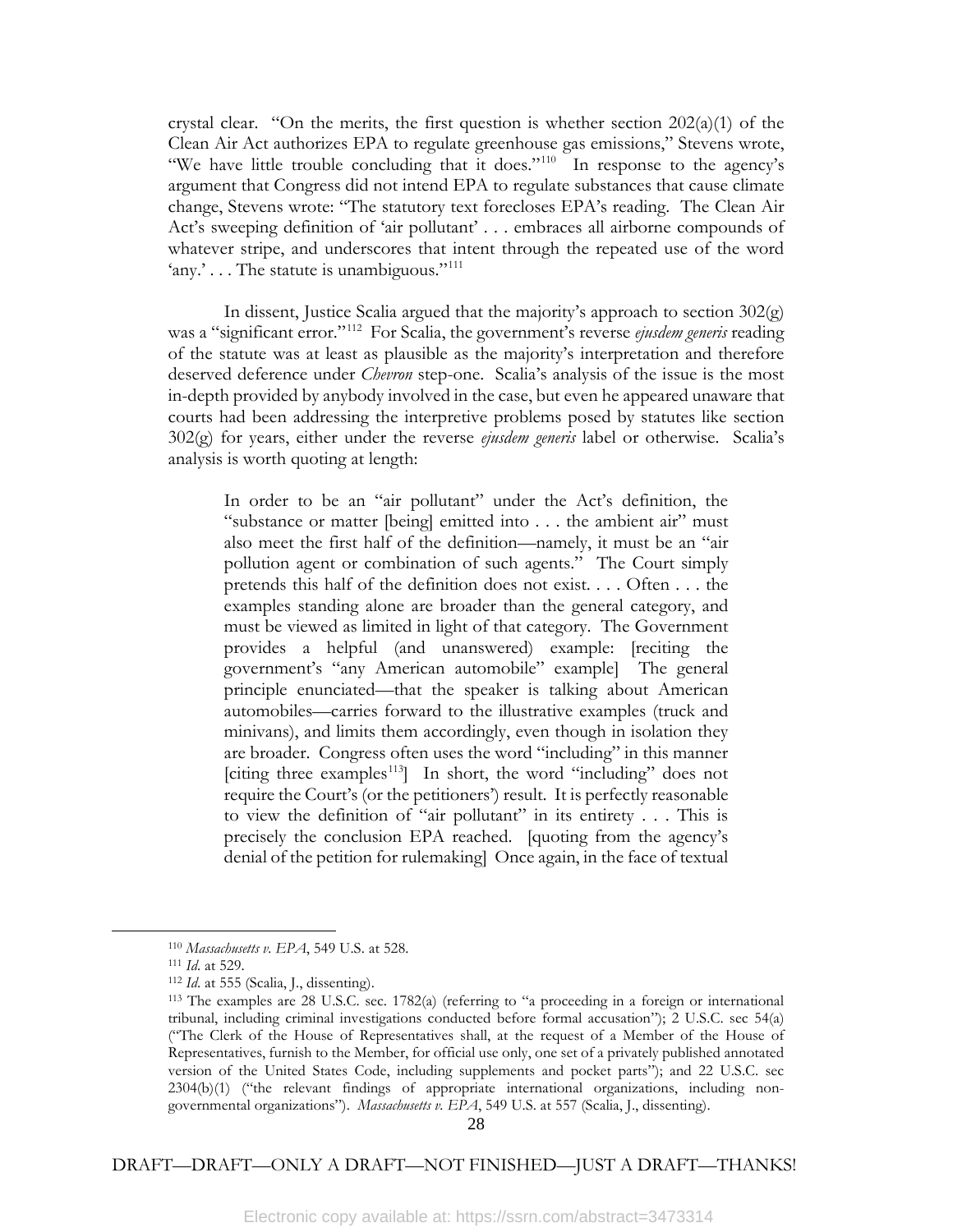ambiguity, the Court's application of Chevron deference to EPA's interpretation of the word "including" is nowhere to be found.<sup>[114](#page-30-0)</sup>

#### B*. Why* "*Reverse* Ejusdem Generis" *Matters*.

As this lengthy account demonstrates, the EPA, the Justice Department, and four Justices of the Supreme Court all argued consistently that section 302(g) of the Clean Air Act was subject to a reverse *ejusdem generis* interpretation that rendered it at least ambiguous, such that the government should have received *Chevron* deference for its reading of the statute. Not a single lawyer, however—not the General Counsel of the EPA nor the Solicitor General of the United States nor even Justice Antonin Scalia—ever expressly named the reverse *ejusdem generis* canon or cited any cases, such as the ones described in Section I of the Article, in which judges had previously wrestled with similar interpretive problems. My purpose in the balance of this Section is limited. I will not try to comprehensively address the issue of how the statute should have been read. That task would require consideration of wide range of arguments not only the ones cited by the Fabricant memo but also the meaning of the word "any," the application of *Chevron*'s two steps, and some others as well—far afield from the topic of the Article. Instead, I want simply to explain how the failure of everyone involved in the case to recognize that section 302(g) posed recurring interpretive issues that courts applying the reverse *ejusdem generis* canon either explicitly or not have been struggling with since at least the early nineteenth century rendered the discussion of the statute's meaning incomplete and unsatisfying in at least three ways.

First, by not naming the reverse *ejusdem generis* canon or citing actual decided cases involving interpretation of statutes similar in form to section  $302<sub>(g)</sub>$ , the government and Justice Scalia likely made it much easier for the Supreme Court majority to ignore their arguments about the meaning of the statute. Although Justice Stevens briefly addressed the *Chevron* step two inquiry in a footnote,<sup>[115](#page-30-1)</sup> the majority opinion did not consider the *Chevron* step one inquiry at all, except to assert without any real argument that the statute was "unambiguous," presumably because of the presence of the word "any" before both the catch-all and the list of enumerated items. This assertion, however, entirely ignored the government's plausible reverse *ejusdem generis* argument that to be an air pollutant, a substance must be fall within the list of enumerated items *and* be an "air pollution agent," leaving the reader (and the parties) wondering whether the majority disagreed with the argument, agreed with the argument but didn't address it because it thought it didn't have to, given its conclusion on *Chevron* step-two, didn't understand the argument, thought the argument was frivolous, or just didn't even notice the argument. As someone who teaches courses in environmental law, administrative law, and legislation, I've probably taught

<span id="page-30-1"></span><span id="page-30-0"></span>l

<sup>114</sup> *Id*. at 556-58. Justice Scalia went on to explain why it was reasonable under Chevron step two for EPA to have concluded that greenhouse gases were not "air pollution agents." *Id*. at 558-60. Justice Stevens responded briefly to this part of Justice Scalia's argument in a footnote, *id*. at 529, n. 26 (critiquing EPA's position that greenhouse gases are not "air pollution agents" because they "permeate the world's atmosphere rather than a limited area near the earth's surface" as "plainly unreasonable"), but he did not respond to Scalia's analysis regarding the reverse *ejusdem generis* issue. <sup>115</sup> *See* n. 114, *supra.*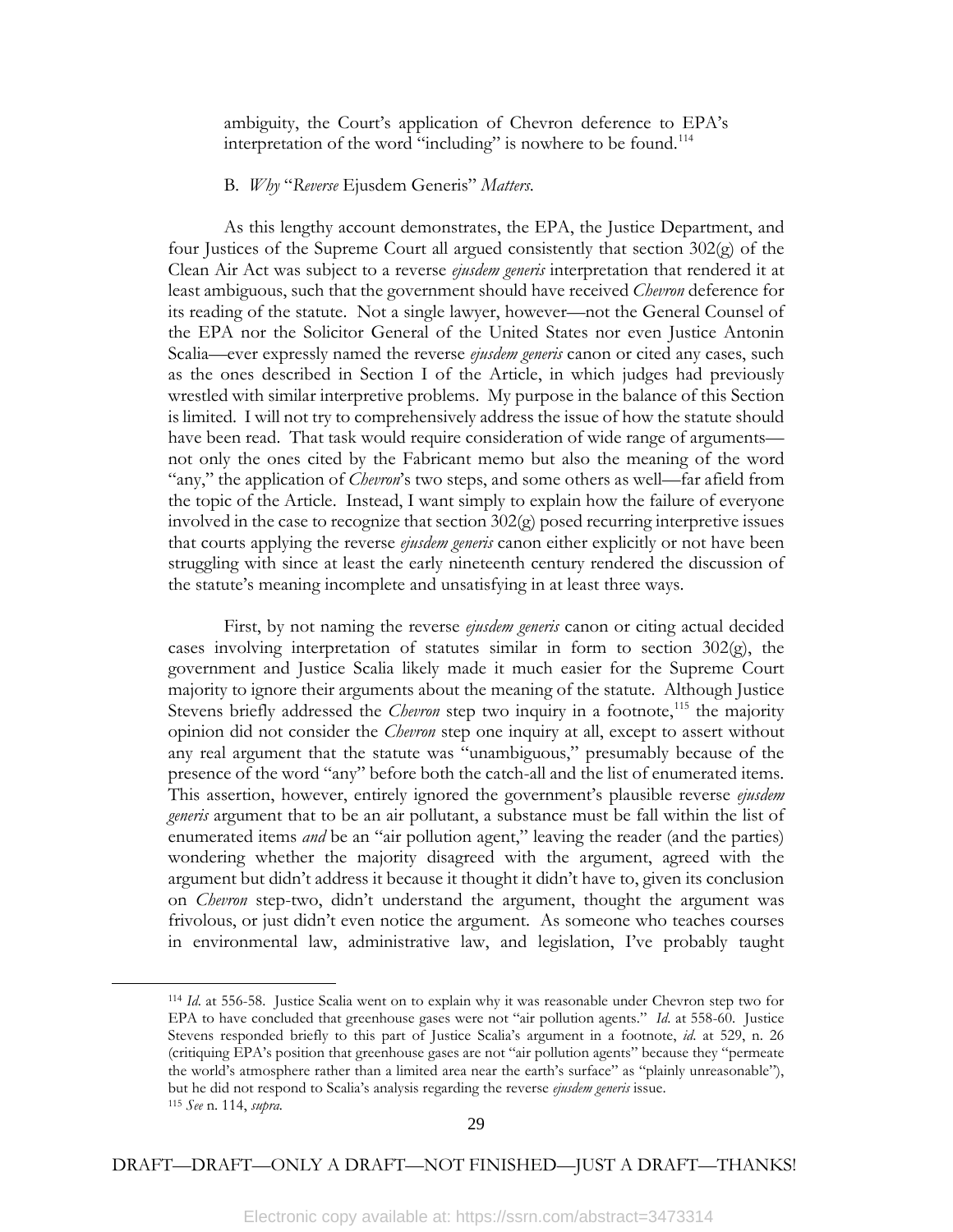*Massachusetts v. EPA* at least twenty-five times, and every time I throw my hands up in the air when I try to explain what the majority thought about Justice Scalia's interpretation of the statute. I'm a bleeding-heart liberal environmentalist, but I'm consistently frustrated by how cavalierly the majority opinion blew off an entirely reasonable argument on *Chevron* step one.

There's no way to know for sure, of course, but it seems probable that if the government and Justice Scalia had identified their interpretive argument as resting on a well-recognized and named canon of statutory construction that had been relied upon by courts numerous times in the past, the majority would have felt a greater need to address the argument directly rather than ignoring it. As it is, by providing no precedential support whatsoever for reading a statute in a reverse *ejusdem generis* manner, the government and the dissent made it appear that they were inventing their fashion of reading the statute out of whole cloth. It makes some sense that Justice Stevens would have given Justice Scalia's argument much more weight and consideration if it had been presented as a position with serious pedigree in the law rather than being packaged in an entirely ahistorical fashion. Of course, Justice Stevens should have addressed Justice Scalia's argument anyway, but by not contextualizing the argument and putting it forward as a familiar one, the government and Scalia made it much more likely that the majority would feel as if they could get away without addressing it directly.

Second, by failing to recognize that section 302(g) presented a recurring interpretive issue, the government was unable to take advantage of prior cases presenting real world examples of the reverse *ejusdem generis* canon and therefore was forced to craft its own example—"any American automobile, including any truck or minivan"—which turned out to be unhelpful and probably counter-productive. The example did not help the government or Justice Scalia for at least two reasons. For one thing, as the petitioners' reply brief suggested, using a hypothetical statute instead of a real one reinforced the notion that the government and Justice Scalia were inventing their interpretive argument rather than relying on a time-tested one and thus made the argument appear less weighty and easier to ignore.

At least as important, though, the example was unhelpful because it was highly inapposite given the actual statute at issue. The hypothetical has two important features that make it a much easier case for application of the reverse *ejusdem generis* canon than section 302(g)—features that correspond to points four and five described in Section II of the Article.<sup>116</sup> First, it is much more generally known in the hypothetical that the enumerated items contain subsets that would not be covered if limited by the catch-all than it is in section  $302(g)$ . Everybody knows that there are trucks and minivans in the world that are not American. But it's far from clear that there are necessarily physical, chemical, biological, or radioactive substances that enter the ambient air but that are not "air pollution agents." This point is related to the second point that the phrase "American automobile" is more precise than the phrase "air pollution agent." Everyone knows what an American automobile is, but the

<span id="page-31-0"></span>l

<sup>116</sup> *See* text accompanying notes 74-75, *supra*.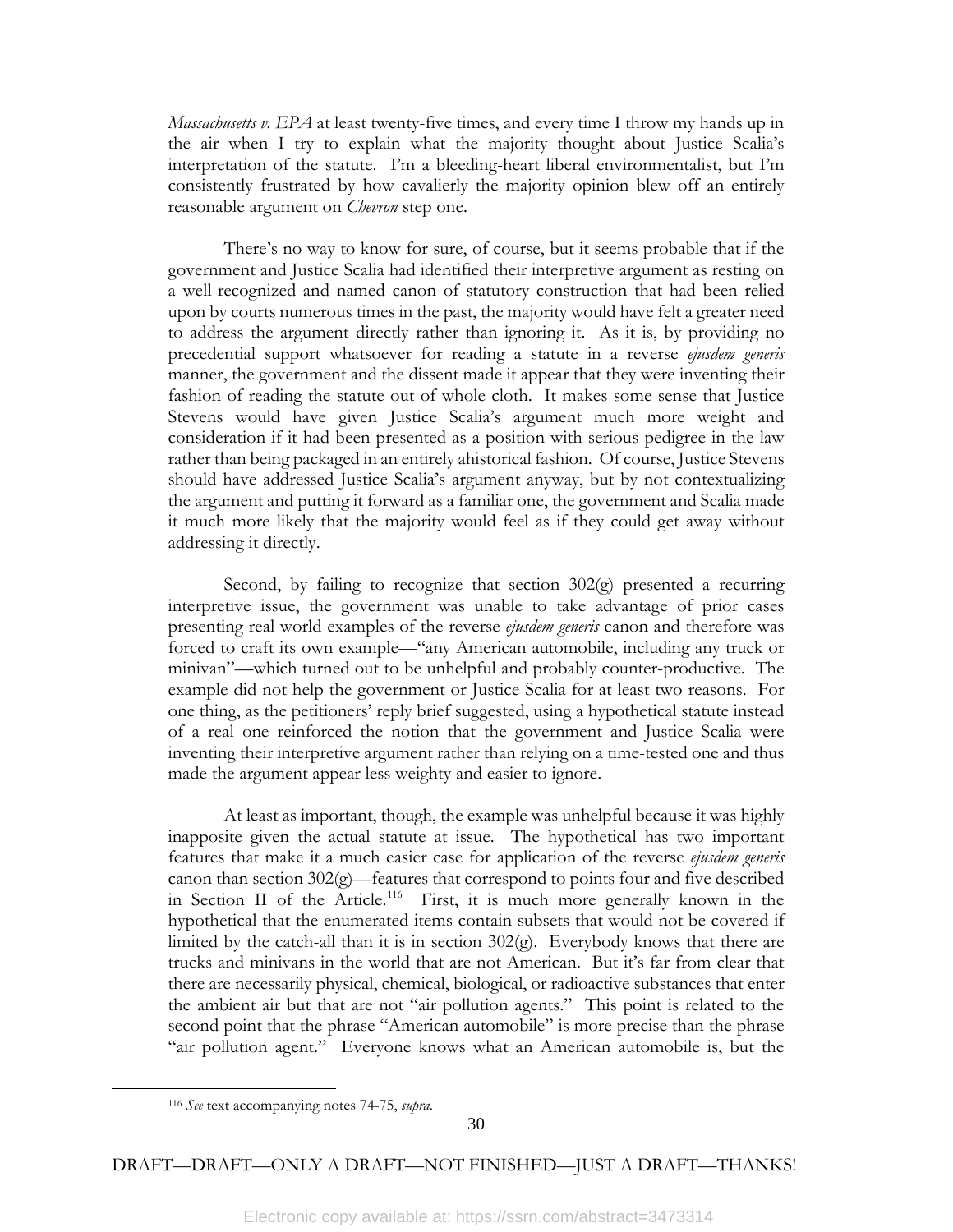phrase "air pollution agent" is highly nebulous. Thus, section  $302(g)$  is harder to read consistently with the reverse *ejusdem generis* canon than the government's hypothetical. The majority of the Supreme Court may well have recognized that the hypothetical was very different from section 302(g), and that might have led it to conclude that the government's argument was particularly weak. Readers of the opinion, too, are likely to at least instinctively realize that the hypothetical is quite different from the actual statute being interpreted and to therefore find the dissent's argument unpersuasive and unsatisfying.

Finally, by failing to cite and examine prior cases involving statutes subject to reverse *ejusdem generis* interpretations, the government left the Court with no real-world examples against which it could test the plausibility of reading section  $302(g)$ consistently with the canon. Had the government cited the string of cases described in Part I of this Article, for example, both the majority and the dissent could have educated themselves on how statutes that are potentially subject to being read in a reverse *ejusdem generis* manner differ in a variety of ways that make the canon more or less appropriate in different situations. Specifically, they might then have recognized that the level of precision in the catch-all term is an important factor for determining whether it makes sense to read a statute in a reverse *ejusdem generis* manner. In turn this might have led them to consider whether the phrase "air pollutant agent" is a sufficiently precise term best read to limit the list of enumerated items or whether instead it is a general term best read as a phrase chosen for convenience to describe the items in the list. Of course, this question would have been complicated by the fact that the catch-all phrase existed by itself in the first iteration of the statute, and only became accompanied by a list of enumerated items later, when Congress wanted to specify that radioactive substances can be (must be?) "air pollution agents."<sup>[117](#page-32-0)</sup> It is not immediately obvious which way this quirk of legislative history cuts, and it would have been highly informative for the Court to have considered the issue. In any event, regardless of whether the justices would have ended up focusing on the same factors that I have focused on in this Article, there is no doubt that the Court's treatment of the interpretive issue posed by section  $302(g)$  would have been enriched by a consideration of other cases involving other statutes decided by other courts struggling with extremely similar questions.

#### Conclusion

Ultimately, one of my hopes in writing this Article is that what happened in *Massachusetts v. EPA* never happens again. Faced with a potentially ambiguous statute, the government put forward a plausible interpretation of section 302(g) but without recognizing and thus being able to explain how prior courts have interpreted similar statutes in the manner that it favored. This left the petitioners and ultimately the majority of the Supreme Court unable to appreciate the seriousness of the government's argument. This is emphatically not to say that the majority of the Court interpreted the statute incorrectly or reached the wrong result. But it is emphatically

<span id="page-32-0"></span>l

<sup>117</sup> *See* text accompanying notes 92, *supra*.